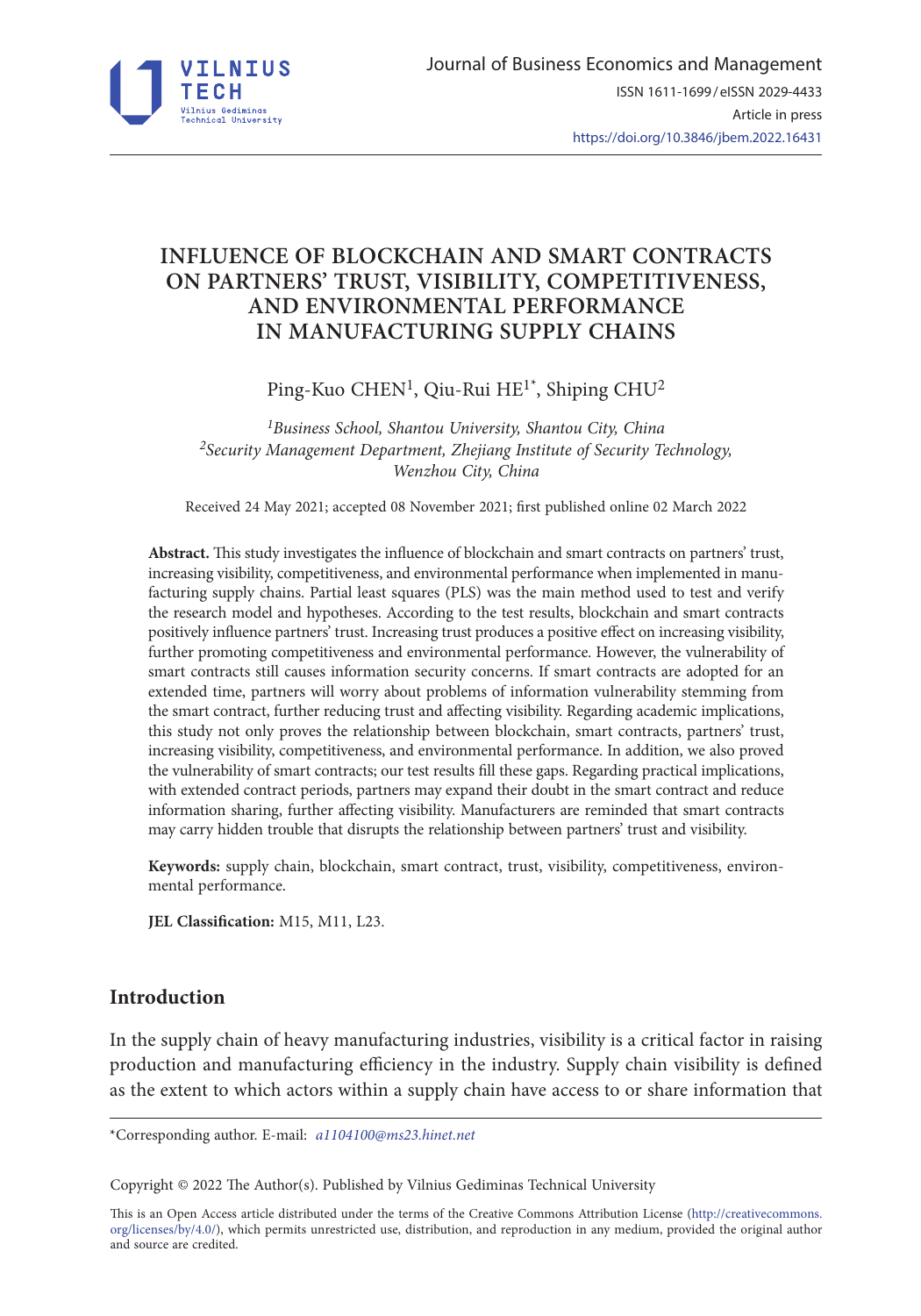they consider key or useful to their operations and that they consider will be of mutual benefit (Barrat & Oke, 2007). Kurniawan et al. (2017) indicated that a greater level of visibility offers a complete view of the production process, from outbound suppliers to the ultimate customers. Visibility also improves confidence and helps maintain practices of related production activities under the supply chain, assisting firms in controlling production costs. In addition, other priorities, including quality, delivery, and production flexibility (Somapa et al., 2018), can all be improved and further realize competitiveness. Moreover, greater visibility also helps control and improves the production environment. Therefore, air emissions, recycling wastewater, solid waste discharge, and the consumption of hazardous, harmful, and toxic materials can be controlled and improved (Dubey et al., 2020), achieving greater environmental performance.

To raise visibility, information sharing between manufacturers and partners is important for increasing visibility. Information sharing in the supply chain is defined as partners' willingness to make strategic and tactical data, such as inventory levels, forecasts, sales promotion, strategies, and marketing strategies, available to firms forming supply chain nodes (Al-Doori, 2019). Lotfi et al. (2013) indicated that information sharing brings a significant advantage in increasing visibility. However, effective information sharing depends on trust between partners. High levels of trust will drive partners' willingness to share related information, and a lack of trust may impede information sharing (Lotfi et al., 2013). Based on the above, to increase visibility, trust should be improved between partners.

However, in the real world, promoting trust is a serious problem. Li and Wang (2021) indicated that low safety factors of information sharing and high-risk coefficients exist in the linkage between manufacturers and partners. Partners worry that strategic and tactical information can be leaked under the information sharing process, causing serious benefit damage. Therefore, to improve partners' trust, information security should be strengthened. Information security is defined as protecting information assets, such as an organization's core technology (Park et al., 2021). When information security is strengthened, it is possible to promote partners' trust. When the trust level rises significantly, partners will increase their intention to share related information (Panahifar et al., 2018), resulting in increased visibility.

Although practitioners have tried to implement different information technologies to strengthen information security, information vulnerability is consistently difficult to improve. With the emergence of blockchain technology and smart contracts, information security has improved significantly. Based on the effects of blockchain and smart contracts on information security, related studies, such as Çolak et al. (2020), found that partners' trust can increase significantly because information security is ensured. Habib et al. (2020) pointed out a key reason: the method's decentralization and immutability characteristics highly improve information security. In addition, a smart contract is usually involved in implementing the blockchain in supply chain operational operations. Smart contracts can analyse information sharing and further produce decisions to improve related production activities. According to Francisco and Swanson (2018), applying a smart contract can ensure that information sharing and processing occur without human interaction; therefore, smart contracts reduce information leaking and significantly increase partners' trust and intent to share information. This is why implementing blockchains and smart contracts can ensure increasing visibility. In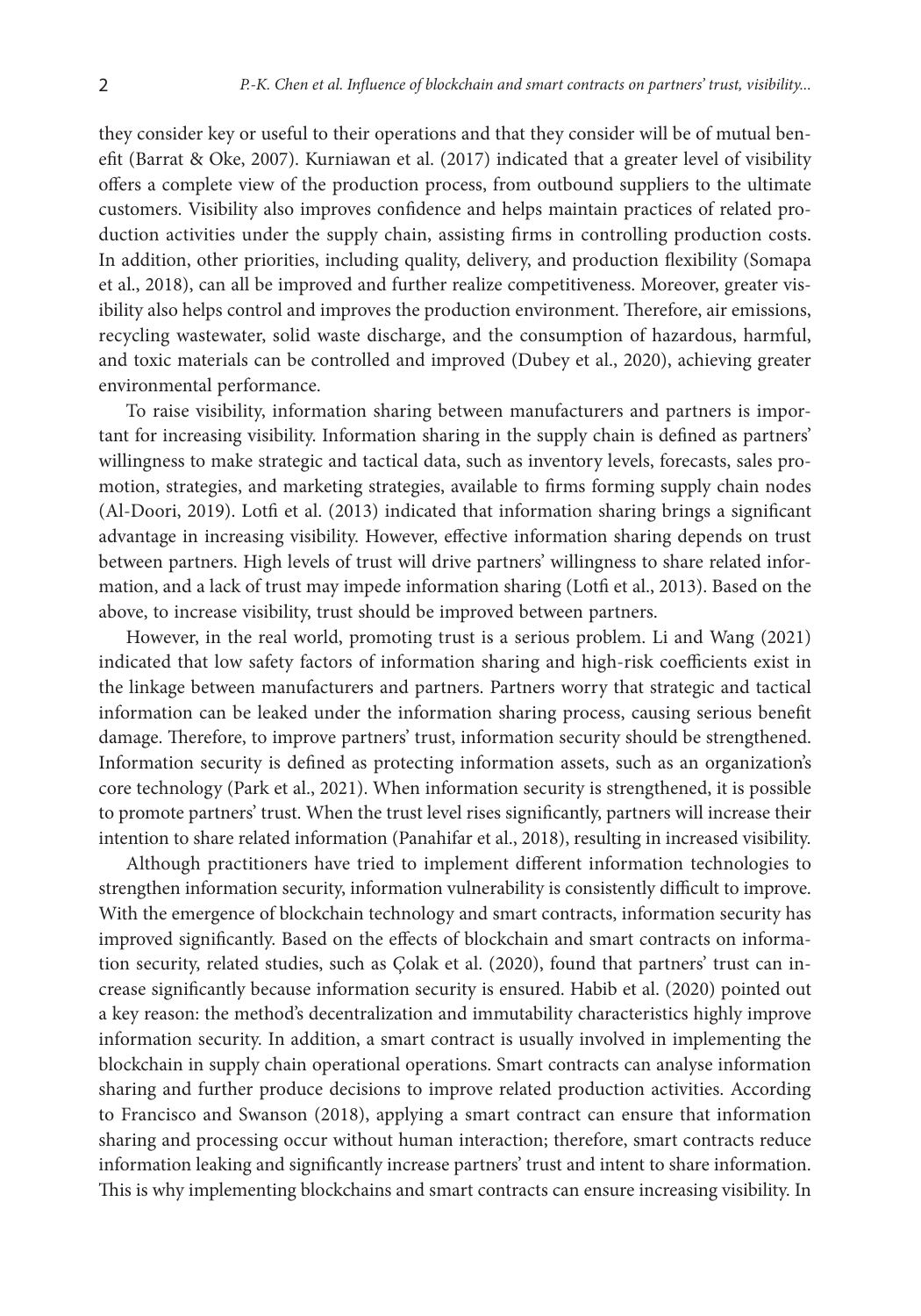addition, related studies, such as Dujak and Sajter (2019) and Hamledari and Fischer (2021), indicated that implementing blockchain and smart contracts raises partners' trust and further promotes information sharing intention. As a result, information process transparency also improves, which again increases visibility.

The above discussion suggests a conceptual framework: implementing block chains and smart contracts positively influences information security and partners' trust level and further promotes the visibility of the manufacturing supply chain. With visibility increasing, competitiveness and environmental performance are also realized and achieved.

Implementing block chains and smart contracts seems to have greater influence in raising partners' trust, increasing visibility, and realizing greater competitiveness and environmental performance; however, smart contracts still have a hidden issue in information security. The smart contract's algorithm code is usually open on a blockchain platform (Chia et al., 2018; Demir et al., 2019), and in the real world, malicious attackers can steal internal information and cause serious damage to the blockchain. A few real cases exist in which vulnerability related to smart contracts caused attacks. Thus, information security is possibly threatened due to the vulnerability of the smart contract. If the hidden trouble of smart contracts exists, it also affects the blockchain. Due to this smart contract vulnerability, an increasing number of practitioners are asking if the influence of blockchain and smart contracts truly, positively affects partners' trust and increases visibility.

This study will explore and verify the influence of block chains and smart contracts and try to understand whether the implementation of block chains and smart contracts has positive effects on partners' trust, increasing visibility, competitiveness, and environmental performance. This study will also explore the hidden trouble of smart contract vulnerability and its potentially negative effect in disrupting partners' trust and visibility, further affecting competitiveness and environmental performance. Based on our research purpose, the study structure is as follows. In Section 1, we describe the literature review. In Section 2, we build research hypotheses and a theoretical framework. Section 3 describes the methodology. In Section 4, we test and verify the research hypotheses and discuss them using empirical cases, followed by our conclusions.

## **1. Literature review and theoretical framework development**

#### **1.1. Development of block chain and smart contracts**

The manufacturing supply chain faces a serious challenge: increasing information security to ensure partners' trust. For this reason, blockchain technology seems to be a viable solution. The first mention of blockchain goes back to 1991, when Stuart Haber and Scott Stornetta described a cryptographically secured blockchain (Hechler et al., 2020). Then, in 1992, the system was upgraded with the Merkle tree approach, which optimized and combined all tasks into one. Although its patent was cancelled in 2004, in 2008, Bitcoin emerged (Nakamoto, 2008).

Blockchain and Bitcoin were developed before we all became part of the world of centralization, in which any transaction depends on third-party institutions, such as banks, exchange houses, or supervisor units. However, transactions related to centralization have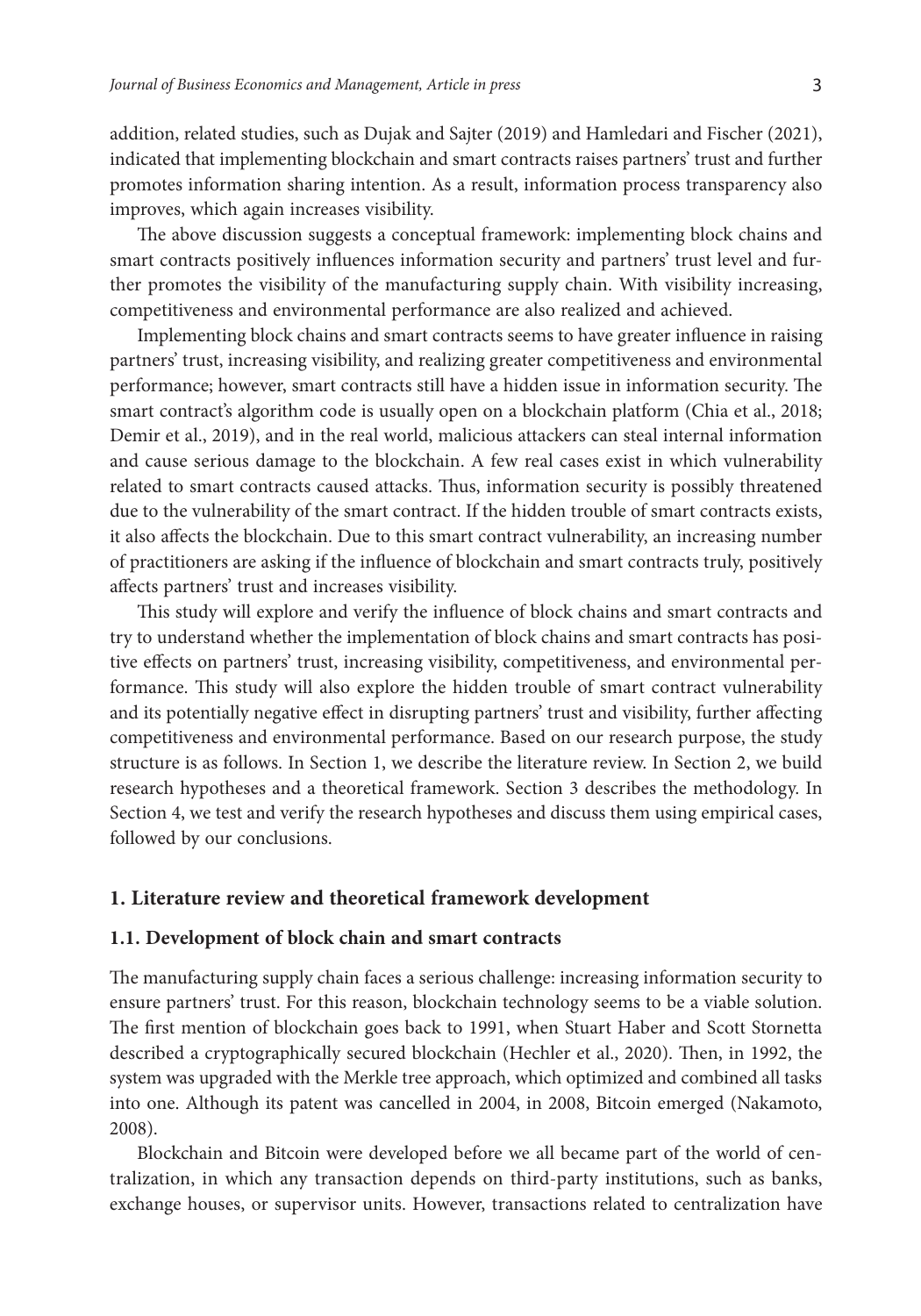potential transaction time costs (Treiblmaier, 2018). Transaction records can be changed or leaked when subjected to malicious web attacks, affecting new transaction verification or business information security. When Bitcoin emerged, it helped to eradicate most of these problems. Bitcoin is a virtual currency, and its practice depends on blockchain technology; it uses distributed ledger technology to finish transactions. How does this distributed ledger technology support Bitcoin transactions? First, only two roles exist in the transaction environment, namely, traders and miners. When a transaction appears, a third-party institute is not required to verify that the transaction is credible; thus, traders can directly complete transactions with other Bitcoin traders. However, all transaction records are verified and encrypted by miners' algorithms and then saved in Bitcoin. Next, the Bitcoin transaction records are uploaded to every trader as a block of information. Due to the miners' help verifying the transaction's credibility, they are rewarded with a few Bitcoins. When new transactions appear, miners can help to verify them; the related blockchain information is seen as immutable, and traders can review previous records and track transactions. Every trader can also check the credibility of new transactions based on prior transaction records. This application of Bitcoin is called "blockchain 1.0" (Angelis & da Silva, 2019).

The concept of smart contracts began in 1994 (Szabo, 1997), and smart contracts have been widely applied in Bitcoin. Ether is a new virtual currency, and its concept is the same as that of Bitcoin; however, Ether is combined with smart contracts to enhance the transaction function. Smart contracts are executable codes that run on top of a blockchain to facilitate, execute, and enforce an agreement between untrusted parties without involving a trusted third party (Alharby & Van Moorsel, 2017). Traders can jointly design and develop better transaction decisions to enhance their cooperative efficiency. This process is referred to as "blockchain 2.0" (Angelis & da Silva, 2019). Blockchain has recently been combined with the Internet of Things and is widely applied in different areas while disassociated from Bitcoin; this is referred to as the "blockchain 3.0 era".

## **1.2. The relationships between partners' trust and the increase in visibility, competitiveness, and environmental performance**

According to Yu and Goh (2014), "operationally, supply chain visibility has been linked to the capability of sharing timely and accurate information on exogenous demand, quantity and location of inventory, transport-related cost, and other logistics activities throughout an entire supply chain". Barratt and Oke (2007) and Brandon-Jones et al. (2014) indicated that visibility is essential in managing supply chains. Dubey and Altay (2018), combined with the view of Christopher and Lee (2004) and Brandon-Jones et al. (2014), further indicated that "visibility is related to the flow of information and allows supply chain partners to coordinate as they can see each other's inventory levels and replenishment quantities. This transparency in information flows can improve confidence and reduce interventions, which in turn improves decision-making". Singh et al. (2019) indicated that visibility is defined as the ability of supply chain managers to see and locate disruptive events from one end of the supply chain to another.

Why does visibility play a critical factor in promoting manufacturing supply chain competitiveness and environmental performance? When visibility is expanded, the production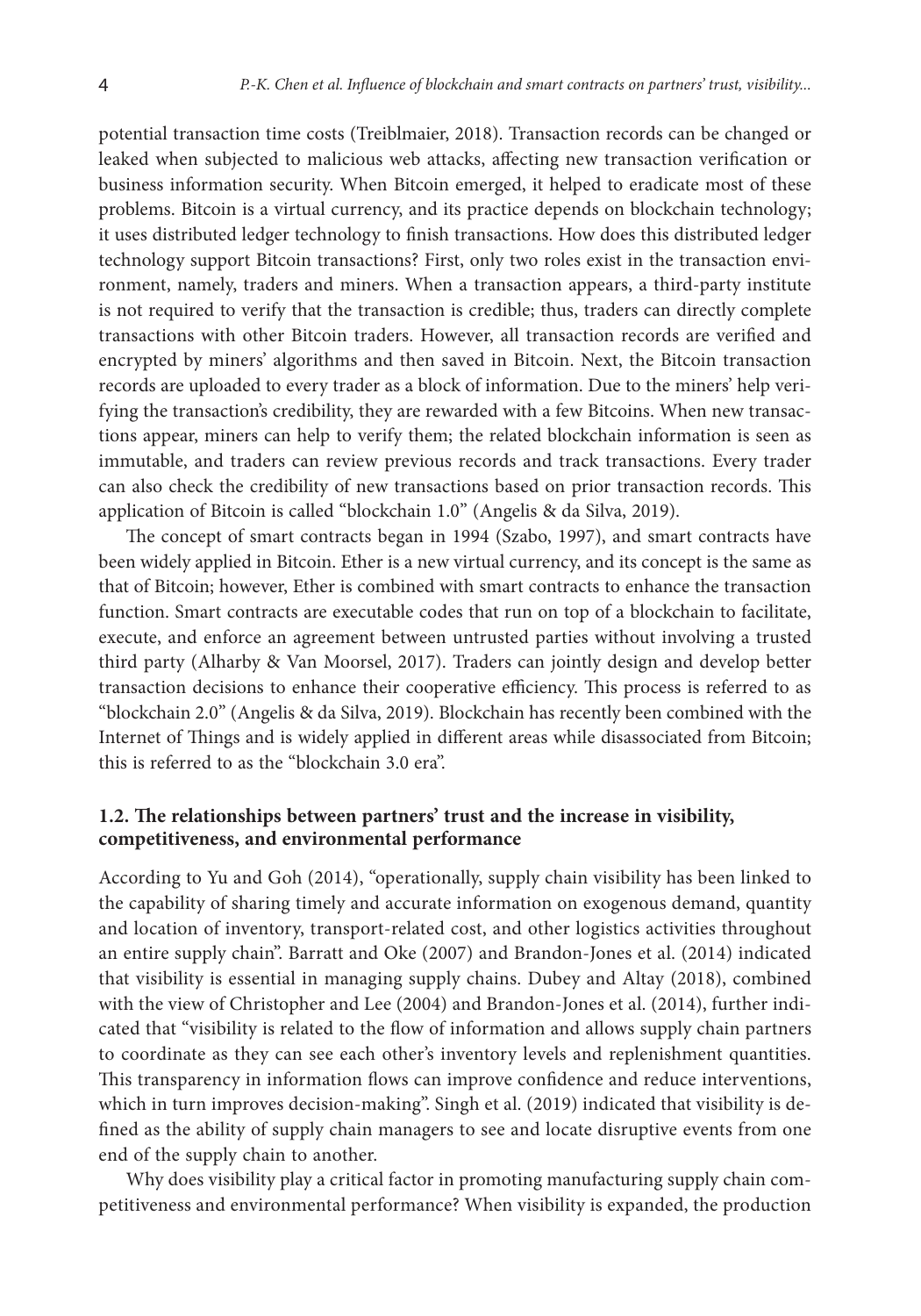process of the manufacturing supply chain becomes apparent, which can encourage production practices, avoid waste, and decrease redundant production activities (Zhuo et al., 2021). In addition, manufacturers can understand different situations, such as inventory,

capacity, and related production resources. Therefore, it is easy for manufacturers to coordinate with partners to develop or improve a production process (Li et al., 2019). According to Brusset (2016) and Prajogo et al. (2018), the production process can be improved to maximize process performance, such as cost, quality, delivery, and flexibility, and further realize highly level competitiveness. In addition to competitiveness, environmental performance can also be realized. Klueber and O'Keefe (2013) indicated that increasing visibility contributes to improved performance in environmental sustainability, such as air emissions, recycling wastewater, preventing solid waste discharge, and preventing the consumption of hazardous, harmful, and toxic materials (Dubey et al., 2020). Therefore, Saqib and Zhang (2021) indicated that supply chain visibility has a critical influence on promoting sustainable manufacturing supply chain practices. Thus, it will further impact sustainable environmental performance.

Based on the above, understanding the issue of how to expand visibility is essential. According to Kumar et al. (2018), effective information sharing enhances visibility. Therefore, having high levels of information sharing intention is important in promoting increased visibility. However, having high information sharing intention depends on partners' trust (Ha et al., 2011). Based on the above, we can infer that if partners lack increased levels of trust, then it is difficult to require partners to share related information, which affects increasing visibility. Trust is defined as an actor's expectation that other actors will perform without monitoring or control mechanisms in ways that consider mutual benefits (Benitez et al., 2020; Dubey et al., 2020). In addition, trust is a key predictor of information exchange (Moberg et al., 2002). Barratt and Oke (2007), Fawcett et al. (2007), and Frazier et al. (2009) also indicated the importance of trust in information sharing between supply chain partners through empirical tests. Through trust, connectivity between partners can be improved. Dubey et al. (2017) explored the relationship between connectivity between partners, information sharing, and supply chain visibility through a resource-based view. They indicated that supply chain visibility is a critical resource. Producing visibility as a critical resource depends on excellent, trust-based supply chain connectivity.

Based on the above, three possible path relationships exist, and the following three hypotheses can be developed:

H1. Partners' levels of trust have a positive effect on increasing visibility.

H2a. Increasing visibility promotes competitiveness.

H2b. Increasing visibility promotes environmental performance.

## **1.3. The influence of blockchain in the relationship between partners' trust and increasing visibility**

In the existing research, more researchers have focused on the relationship between blockchain and information security and relationships with partners' trust and increasing visibility.

First, in information security, Namasudra et al. (2021) indicated that data or information security had become a critical issue in the information technology industries. Block chain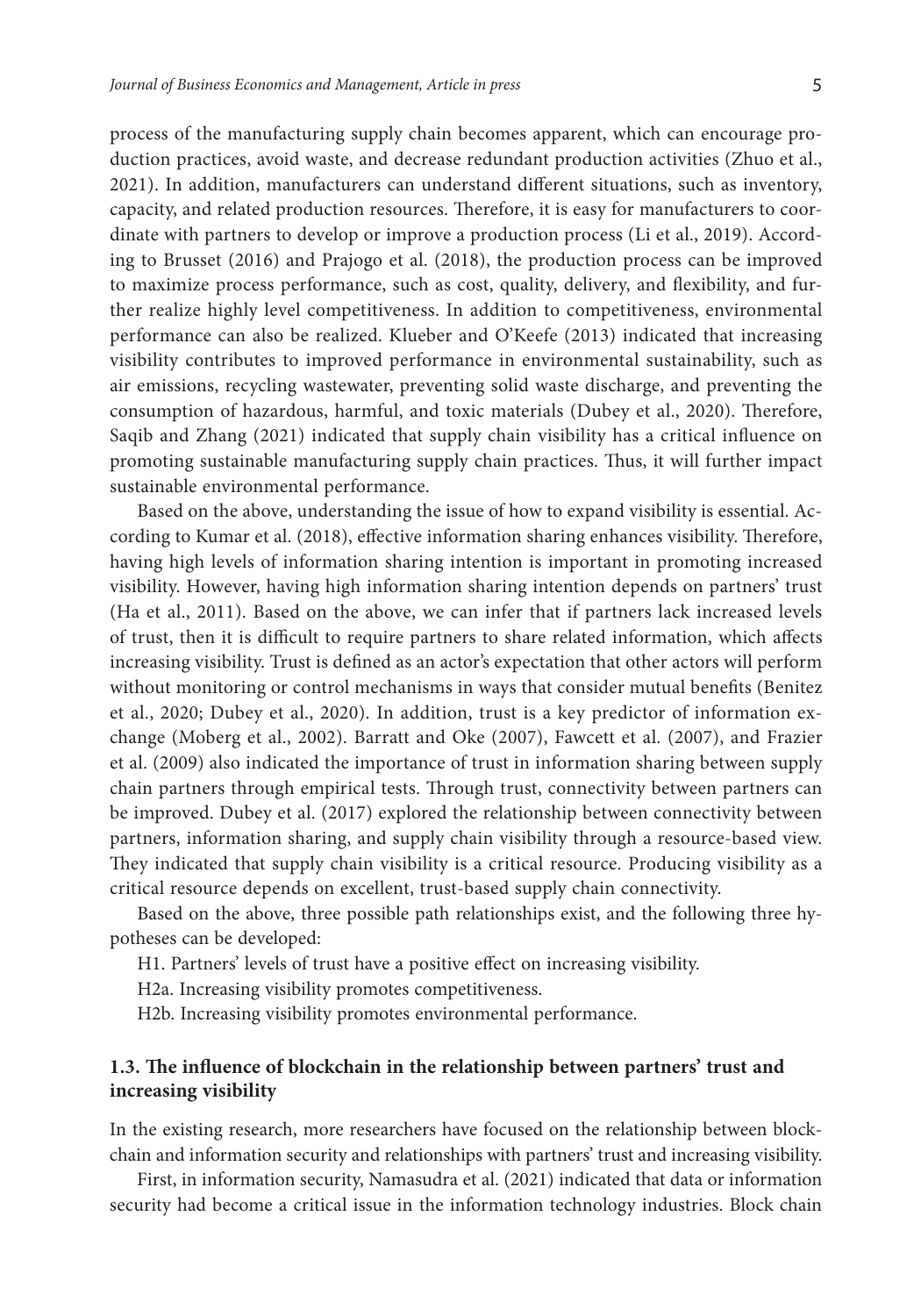technology is widely used for improving data or information security because it has several key properties, such as decentralization and immutability. Based on decentralization and immutability, when blockchain is implemented in the manufacturing supply chain, its efficiency in information security promotes partners' trust, driving all partners to share related information and further improving efficiency in increasing visibility. Decentralization refers to the transfer of control and decision-making from a centralized entity to a distributed network. Therefore, shared information from partners is impossible to control. Primarily, the distributed network uses distributed ledger technology to save every transaction or shared information; therefore, all data have the feature of immutability (Domingo et al., 2020). Based on decentralization and immutability, all information from partners is then uploaded to the blockchain to create a reliable, transparent, and secure decentralized platform, where all supply chain actors can interact in a highly secure environment and touch real information (Tian, 2016; Azzi et al., 2019). Based on the above, Kshetri (2018) and Moosavi et al. (2021) indicated that blockchain could help achieve robust cybersecurity, increasing partners' trust.

Second, according to Valero et al. (2020) and Piñeiro-Chousa et al. (2021), the implementation of blockchain changes the original organizational environment. Based on trust and high information security, every participant on the blockchain platform will raise intention and further share related information to interact with other participants. Therefore, communication will be easy in the organizational environment, and all corporate environments will become transparent. Thus, when blockchain is implemented in a manufacturing supply chain, transparency will increase supply chain visibility. Rogerson and Parry (2020) found that implementing the blockchain creates a reliable transparency transaction environment, and all transactions and shared information exist unchangeably without anyone's control. Therefore, it has a positive effect on increasing visibility.

Based on the above, we can develop the following hypotheses:

H3a. The influence of blockchain technology has a positive effect on partners' trust.

H3b. The influence of blockchain technology has a positive effect on increasing visibility.

### **1.4. The direct, mediating, and moderating effects of smart contracts**

Smart contracts are also involved in block chains, and they apply in related information processing in the manufacturing supply chain. Specifically, the application of smart contracts can be designed in two ways: the first is to enhance distributed ledger technologies (Al Khalil et al., 2017). Therefore, it can improve the ability to save information. Second, smart contracts can be applied to process and analyse related information, further producing related decisions to promote operational efficiency in the manufacturing supply chain. The application of smart contracts also features decentralization; therefore, they can effectively process and analyse related information without human interaction (Francisco & Swanson, 2018). Based on the above, participants' trust in the blockchain will rise significantly, and they will be more willing to share related information due to the application of smart contracts (Kirkman, 2018; Javaid et al., 2019). In addition, smart contracts can enhance information saving, analysis, and processing and raise participants' trust and willingness to share related information; thus,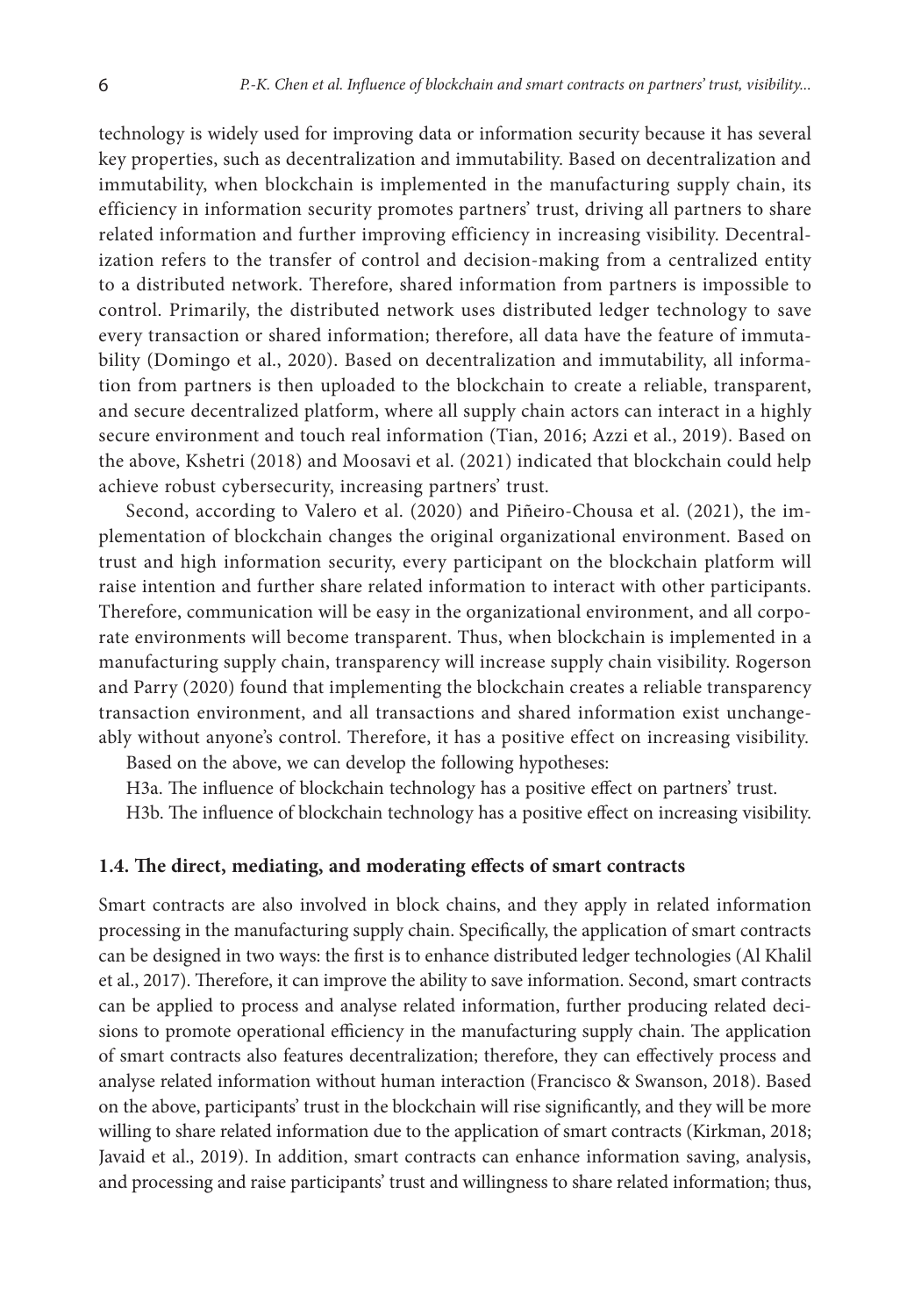they also generate information and transaction transparency. Therefore, smart contracts will positively affect the increase in visibility (Montes et al., 2019). Moreover, according to Chang et al. (2019) and De Giovanni (2020), the application of smart contracts also promotes the influence of the blockchain in information security. Therefore, Choo et al. (2020) believed that smart contracts play a more significant mediating role between blockchain contracts and participants' trust.

However, the current study reinforces the conflicts and questions related to the application of smart contracts. Such conflict may break partners' trust and limit increasing visibility when smart contracts' information security and vulnerability are questioned because the smart contracts' code is usually open on a blockchain platform, where information vulnerability may appear. A blockchain safety service provider, PeckShield, indicated that more than 12 hacker events occurred from 2018 to 2020, all of which attacked the vulnerability of smart contracts, even affecting and seriously damaging the blockchain platform. Therefore, Chen et al. (2020) indicated that smart contracts still have user risks, which will affect trust and the use of smart contracts. If trust is damaged, visibility will be affected. Therefore, smart contracts may have a moderating effect on the relationship between trust and visibility. In addition, if a moderating effect exists, smart contracts may not positively promote blockchain technology, which is a conflict noted in the existing studies. Based on the above, we propose the following hypotheses:

H4a. Smart contracts have a positive effect on partners' trust.

H4b. Smart contracts have a positive effect on increasing visibility.

H5. Smart contracts also have a mediating effect on the relationship between blockchain and partners' trust.

H6. Smart contracts have a moderating effect on the relationship between partners' trust and increasing visibility.

#### **1.5. Theoretical framework**

According to the related literature review and hypothesis development, this study develops a theoretical framework, as shown in Figure 1.



Figure 1. Research theoretical framework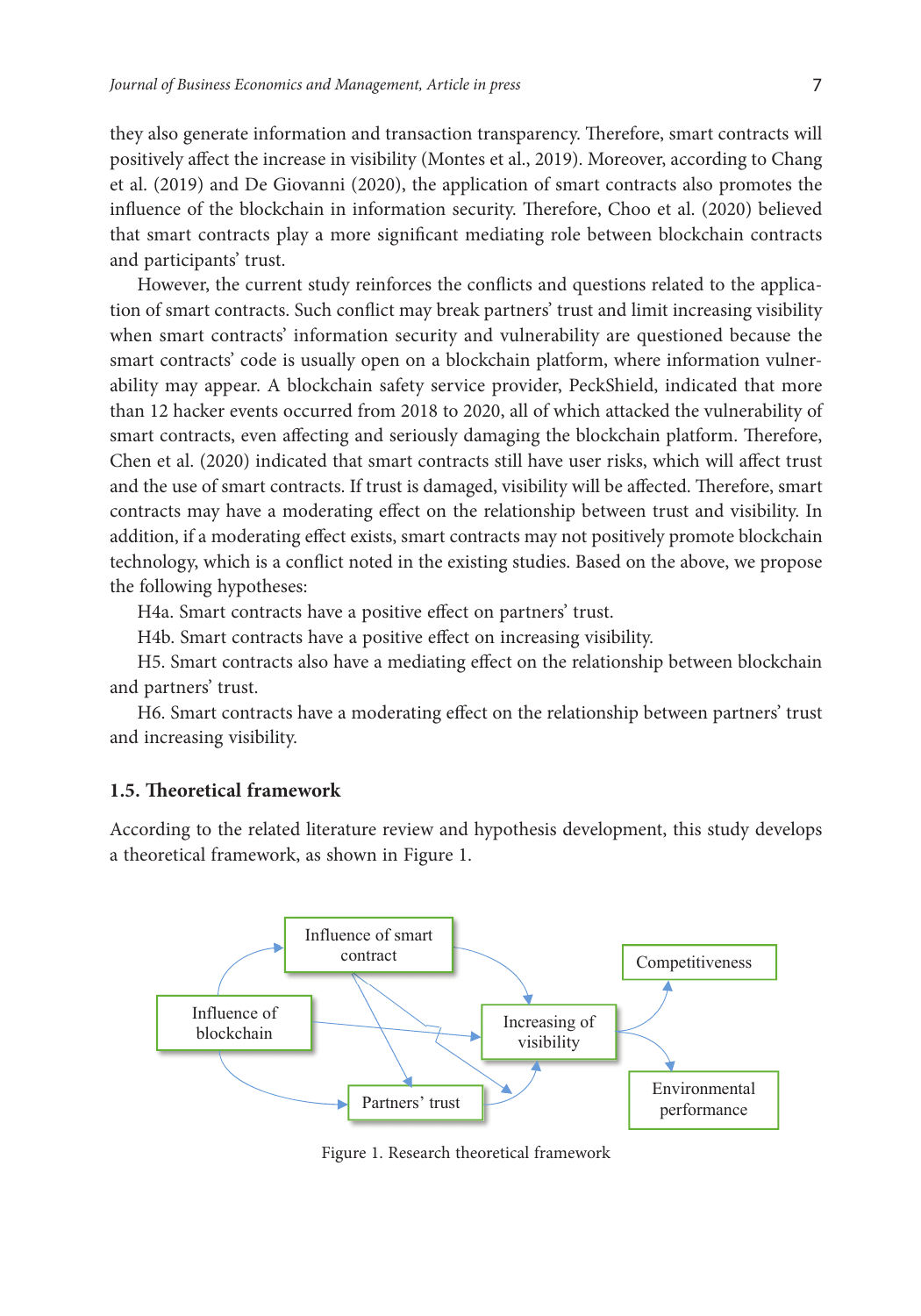# **2. Methodology**

## **2.1. Questionnaire construction, data collection, and sample profile**

Based on the theoretical framework, the authors designed a questionnaire to collect data to verify the hypotheses. Six constructs, namely, partners' trust, increasing visibility, competitiveness, environmental performance, the influence of the blockchain, and smart contract application, are involved in the theoretical framework; we used related literature to design measurement items for these six constructs. The responses were based on a five-point Likert scale, and the questionnaire is shown in Table 1. The questionnaire was distributed in China to 1000 manufacturers who implemented blockchain and smart contracts to promote information sharing security and filter fake information during the sharing process of their manufacturing supply chain. This study focuses on the supply chain of the heavy manufacturing industry; therefore, our sample collection follows the classification of the manufacturing industry in the International Standard Industrial Classification (ISIC). In the ISIC, heavy manufacturing industry includes manufacture of fabricated metal products, except machinery and equipment; manufacture of computer, electronic and optical products; manufacture of electrical equipment; manufacture of machinery and equipment not elsewhere classified; manufacture of motor vehicles, trailers and semi-trailers; manufacture of other transport equipment; and others' production fabrication. We received 397 completed questionnaires for a response rate of 39.7 percent. Table 2 shows the respondents' profiles.

| Constructs                  | <b>Items</b>                                                                                                                                                                  | Citation sourcing                                        |  |
|-----------------------------|-------------------------------------------------------------------------------------------------------------------------------------------------------------------------------|----------------------------------------------------------|--|
| Partners' trust             | PT1: I am willing to share any valuable information with my<br>partners                                                                                                       | Kim and Shin<br>$(2019)$ and<br>Queiroz et al.<br>(2020) |  |
|                             | PT2: I believe that our partners are certainly willing to offer real<br>information to enhance our integration and collaboration to<br>achieve more efficiency.               |                                                          |  |
|                             | PT3: I fully believe that any information from partners certainly<br>promotes cooperation between partners.                                                                   |                                                          |  |
| Increasing of<br>visibility | LV1: Increasing partners' capability for process integration<br>means the visibility will be increased significantly.                                                         |                                                          |  |
|                             | LV2: When partners' abilities regarding integration sourcing,<br>transport, service process, and other internal areas improve<br>significantly, visibility will be increased. | Zhu et al. (2018)                                        |  |
|                             | LV3: It is easier to share and obtain operational plans (i.e.,<br>distribution and storage plans) with partners, which means<br>increased visibility.                         | and Dubey et al.<br>(2020)                               |  |
|                             | LV4: It is easier to share and obtain strategic information, which<br>means visibility will be increased.                                                                     |                                                          |  |
| Competi-<br>tiveness        | CT1: Cost.                                                                                                                                                                    | Somapa et al.<br>(2018)                                  |  |
|                             | CT2: Quality.                                                                                                                                                                 |                                                          |  |
|                             | CT3: Delivery.                                                                                                                                                                |                                                          |  |
|                             | CT4: Flexibility.                                                                                                                                                             |                                                          |  |

Table 1. Constructions and items, and citation sourcing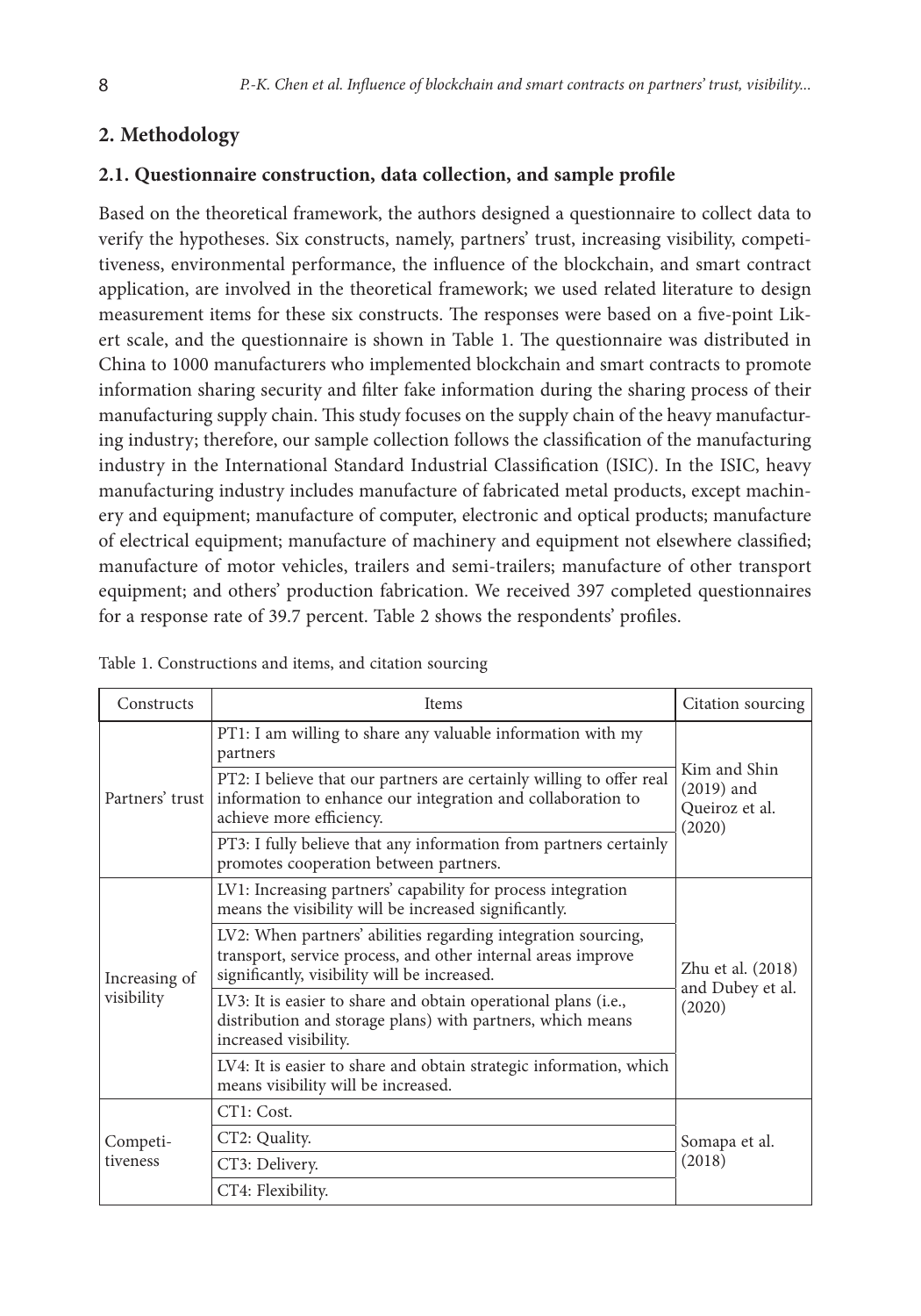|  |  | End of Table 1 |  |
|--|--|----------------|--|
|--|--|----------------|--|

| Constructs                        | <b>Items</b>                                                                                                                                                                               | Citation sourcing                           |  |
|-----------------------------------|--------------------------------------------------------------------------------------------------------------------------------------------------------------------------------------------|---------------------------------------------|--|
| Environ-<br>mental<br>performance | EP1: The control of air emissions.                                                                                                                                                         |                                             |  |
|                                   | EP2: The improvement of recycling wastewater.                                                                                                                                              | Dubey et al.<br>(2020)                      |  |
|                                   | EP3: The prevention of solid waste discharge.                                                                                                                                              |                                             |  |
|                                   | EP4: The prevention of the consumption of hazardous, harmful,<br>and toxic materials.                                                                                                      |                                             |  |
| Influence of<br>blockchain        | BI1: The company and partners will promote their information<br>sharing intentions due to the immutability and decentralized<br>block chain technology, which can avoid security breaches. |                                             |  |
|                                   | BI2: Due to the efficiency of the immutability and decentralized<br>block chain technology, the related information security is<br>better than that of other information technology.       | Shin (2019) and<br>Falcone et al.<br>(2021) |  |
|                                   | BI3: Decentralization will establish a closed-loop peer-to-<br>peer network, and any information sharing in the network is<br>immutable.                                                   |                                             |  |
| Influence<br>of smart<br>contract | SC1: A smart contract provides secured information analysis<br>and processing.                                                                                                             |                                             |  |
|                                   | SC2: A smart contract reduces the occurrence of disputes<br>among contracting parties.                                                                                                     | Badi et al. (2021)                          |  |
|                                   | SC3: A smart contract increases trust among contracting<br>parties.                                                                                                                        |                                             |  |

Table 2. Sample profile

| Characteristics                                                 | Profiles                                                                                                                                                                                                                                                                                                                                                                                                                                     |
|-----------------------------------------------------------------|----------------------------------------------------------------------------------------------------------------------------------------------------------------------------------------------------------------------------------------------------------------------------------------------------------------------------------------------------------------------------------------------------------------------------------------------|
| Rank of respondents                                             | Supervisor = $62.2\%$<br>Middle manager = $28.7\%$<br>Executive = $9.1\%$                                                                                                                                                                                                                                                                                                                                                                    |
| Type of product<br>(Industry description)                       | Manufacture of fabricated metal products, except machinery and<br>equipment = $13.6\%$<br>Manufacture of computer, electronic and optical products $= 25.4\%$<br>Manufacture of electrical equipment $= 21.2\%$<br>Manufacture of machinery and equipment not elsewhere classified = 20.4%<br>Manufacture of motor vehicles, trailers and semi-trailers = $11.1\%$<br>Manufacture of other transport equipment = $7.6\%$<br>Others = $0.8\%$ |
| Age of<br>implementation of<br>blockchain and smart<br>contract | Under 1 year = $8.82\%$<br>1 year to 3 years = $54.91\%$<br>3 years to 5 years = $25.19\%$<br>Over 5 years = $11.08\%$                                                                                                                                                                                                                                                                                                                       |

## **2.2. Research methods**

Partial least squares (PLS) analysis is convenient for estimating path relationship models with latent variables while including mediation and moderation effects. In PLS analysis, bootstrapping is used to test the statistical significance of the hypothesized relationships.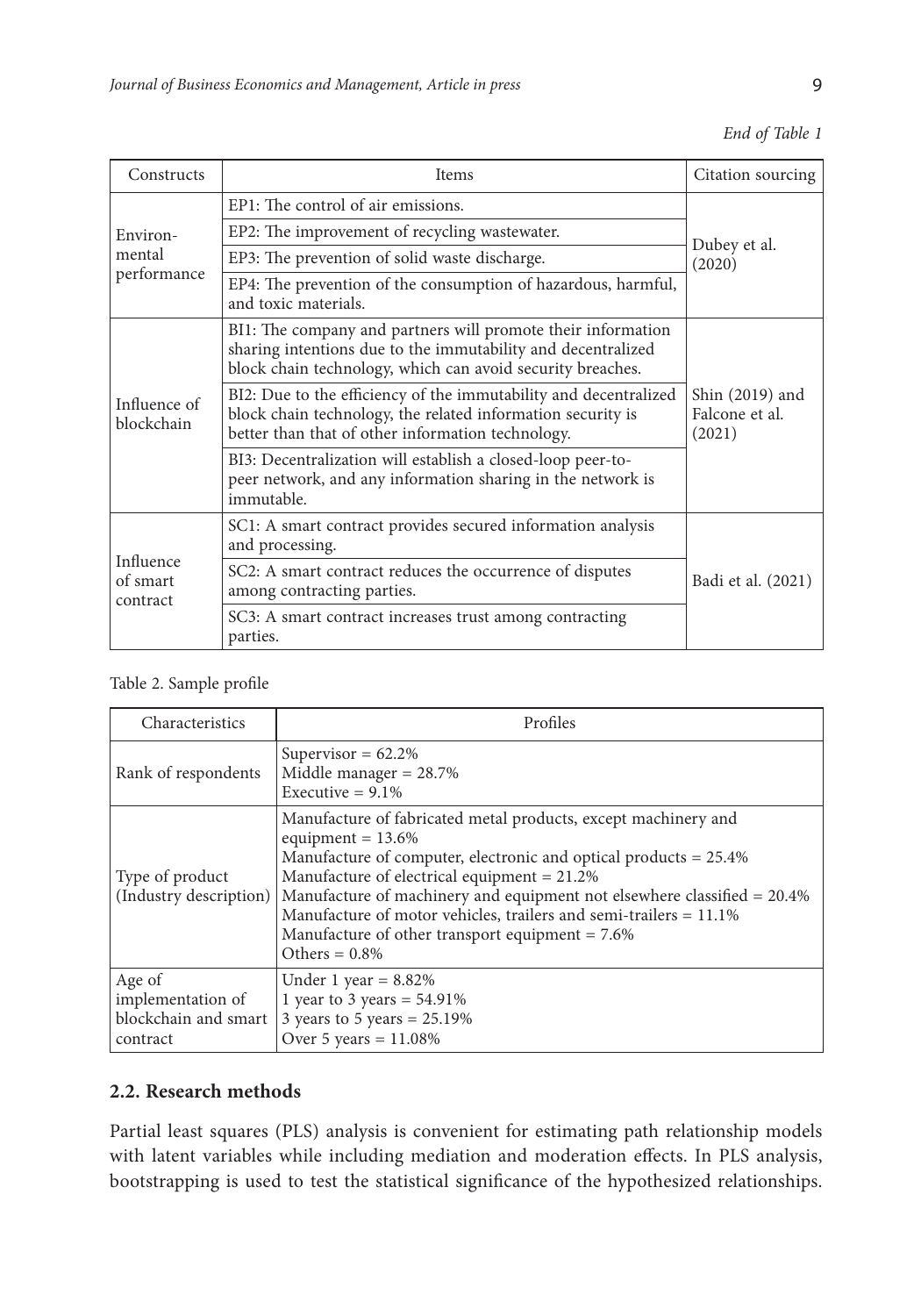The bootstrapping procedure entails generating 5000 subsamples of randomly selected cases with replacement. Under the analysis process, the path coefficients are generated for each randomly selected subsample, and the t value is calculated for every coefficient. According to the calculation results, the path coefficient and t value are statistically significant and can thus be applied to evaluate the research hypotheses. As the analysis tool, we use SmartPLS 3.0.

The constructs' validity and reliability are tested first to determine the theoretical framework and hypotheses with PLS. Factor loadings, composite reliability (CR), and average variance extracted (AVE) are the main indices used to measure validity and reliability. Regarding the requirements of the indices, the factor loadings should exceed 0.3. According to Ghorbani et al. (2019), "if the factor loading is lower than 0.3, the relationship is considered weak and is discarded. In the 0.3–0.6 range, it is deemed acceptable, and if greater than 0.6, it is very desirable". Likewise, the CR and AVE values should exceed 0.7 and 0.5, respectively (Hair et al., 2016). However, if an AVE value is lower than 0.5 and a CR value is above 0.6, then the situation can be accepted (Fornell & Larcker, 1981).

After testing with PLS, the model's goodness of fit is measured using the standardized root-mean-square residual (SRMR) as the main index. SRMR was initially proposed for use in combination with CB-SEM, but it has also been extended to PLS. This study implements SRMR because it provides an approximate measure of model goodness of fit and has been widely adopted for this purpose.

Finally, we must consider covariance-based SEM, such as AMOS & Lisrel, to analyse our theoretical framework. According to Hair et al. (2011), if the research predicts key target constructs, identifies key driver constructs, is exploratory, or is an extension of an existing structural theory, then PLS can be adopted. If the research tests or compares alternative theories, then a covariance-based SEM such as AMOS & Lisrel should be adopted. Our theoretical framework explores key driver constructs, such as the efficiency of blockchain and the influence of smart contracts; therefore, we adopted PLS.

### **3. Results and discussion**

### **3.1. Test results**

We first analyse the validity and reliability of the constructs, as shown in Table 3. The factor loadings of the items related to partners' trust, the increasing visibility, environmental performance, the influence of blockchain, and the smart contract application are all higher than 0.3. However, the factoring loadings of the items related to competitiveness have an unusual situation, i.e., item CT1 (cost) is lower than 0.3. Therefore, these loadings should be dropped; however, the results may indicate that cost performance is hard to realize by increasing visibility. After dropping CT1, all the factor loadings from the six constructs are higher than 0.3. In the CR and AVE, the CR and AVE values of partners' trust, increasing visibility, efficiency of blockchain, and the influence of smart contracts are higher than 0.7 and 0.5. However, the AVE values for competitiveness and environmental performance are lower than 0.5, while their CR values are higher than 0.6. Thus, according to Fornell and Larcker (1981), situations of competitiveness and environmental performance can be accepted.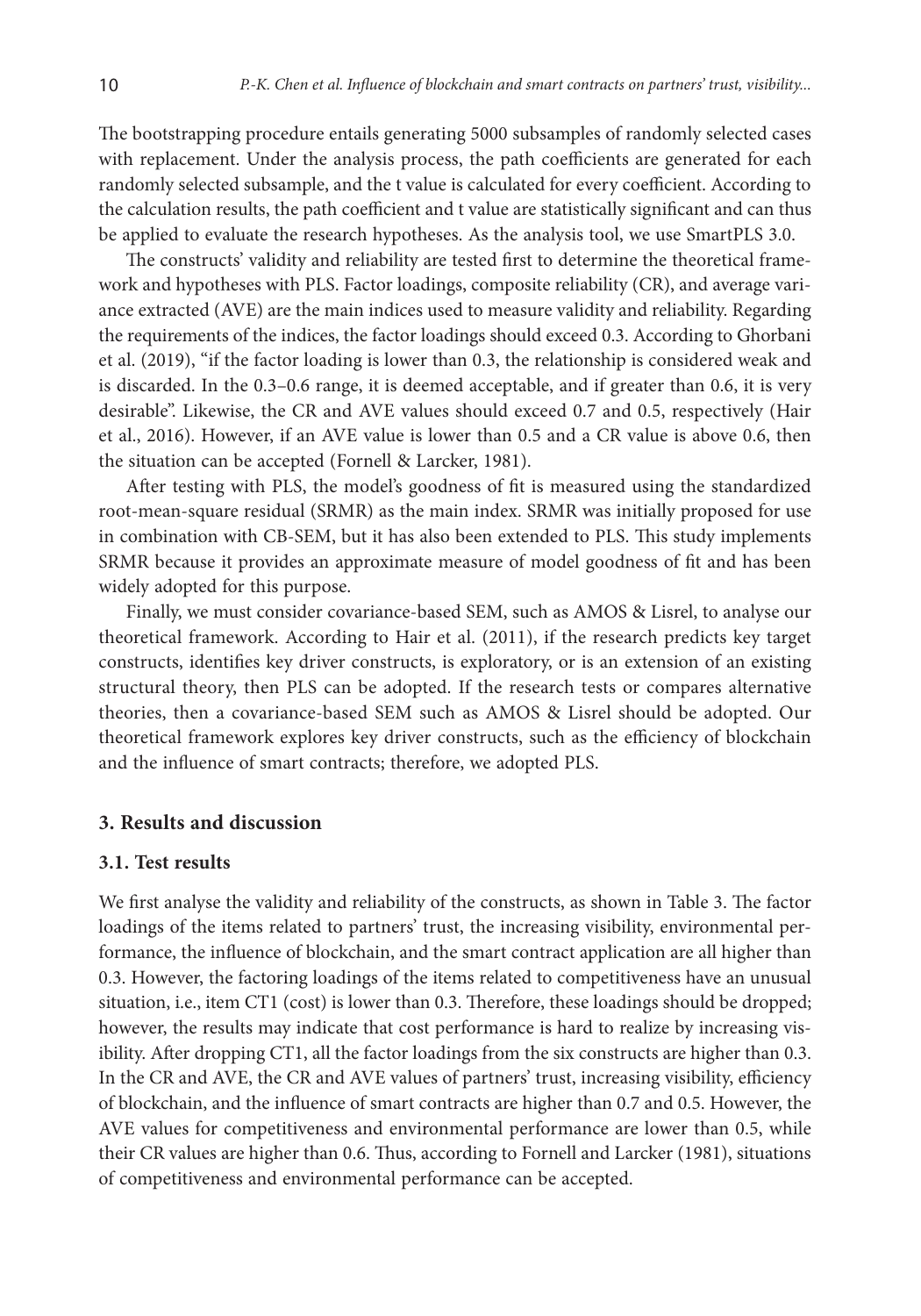| Constructions               | <b>Items</b>    | Factor loading | CR    | <b>AVE</b> |
|-----------------------------|-----------------|----------------|-------|------------|
|                             | PT1             | 0.782          |       | 0.651      |
| Partners' trust             | PT <sub>2</sub> | 0.819          | 0.849 |            |
|                             | PT3             | 0.820          |       |            |
|                             | LV1             | 0.778          | 0.858 | 0.601      |
|                             | LV2             | 0.736          |       |            |
| Increasing of visibility    | LV3             | 0.814          |       |            |
|                             | LV4             | 0.772          |       |            |
|                             | CT2             | 0.568          | 0.617 | 0.362      |
| Competitiveness             | CT <sub>3</sub> | 0.761          |       |            |
|                             | CT4             | 0.429          |       |            |
|                             | EP1             | 0.349          | 0.650 | 0.353      |
| Environmental performance   | EP <sub>2</sub> | 0.880          |       |            |
|                             | EP3             | 0.318          |       |            |
|                             | EP4             | 0.645          |       |            |
|                             | BI1             | 0.863          | 0.866 | 0.683      |
| Influence of blockchain     | BI2             | 0.782          |       |            |
|                             | BI3             | 0.833          |       |            |
|                             | SC <sub>1</sub> | 0.835          | 0.834 | 0.628      |
| Influence of smart contract | SC <sub>2</sub> | 0.718          |       |            |
|                             | SC <sub>3</sub> | 0.818          |       |            |

Table 3. Test results of construction validity and reliability

The PLS test results are shown in Table 4. In terms of construct variances, partners' trust represents 63.2% of the variance, increasing visibility represents 72.9%, competitiveness represents 7.3%, environmental performance makes up 2.4%, and 33.0% of the variance is allocated to the application of smart contracts.

Regarding the test results of the hypotheses, the path coefficient for the relationship between partners' trust and increasing visibility is 0.196 (*p* <.01); thus, H1 is supported. The path coefficients for the relationship between increasing visibility, competitiveness, and environmental performance are 0.269 ( $p$  <.01) and 0.155 ( $p$  <.01), respectively, which supports H2a and H2b. The path coefficient for the relationship between the influence of blockchain and partners' trust is 0.706  $(p < .01)$ , and the path coefficient for the relationship between the influence of blockchain and increasing visibility is 0.533 ( $p \lt 0.01$ ), which supports H3a and H3b. The path coefficient for the relationship between the application of smart contracts and partners' trust is  $0.141$  ( $p < 01$ ), and the path coefficient for the relationship between the application of smart contracts and increasing visibility is  $0.155$  ( $p < 0.01$ ). Thus, this supports H4a and H4b. The path coefficient for the relationship between the application of smart contracts and the influence of blockchain is 0.574 (*p* <.01). Combined with the results of H3a and H4a, H5 was supported; thus, we can prove that the influence of smart contracts also has a mediating effect on the relationship between the influence of blockchain and partners'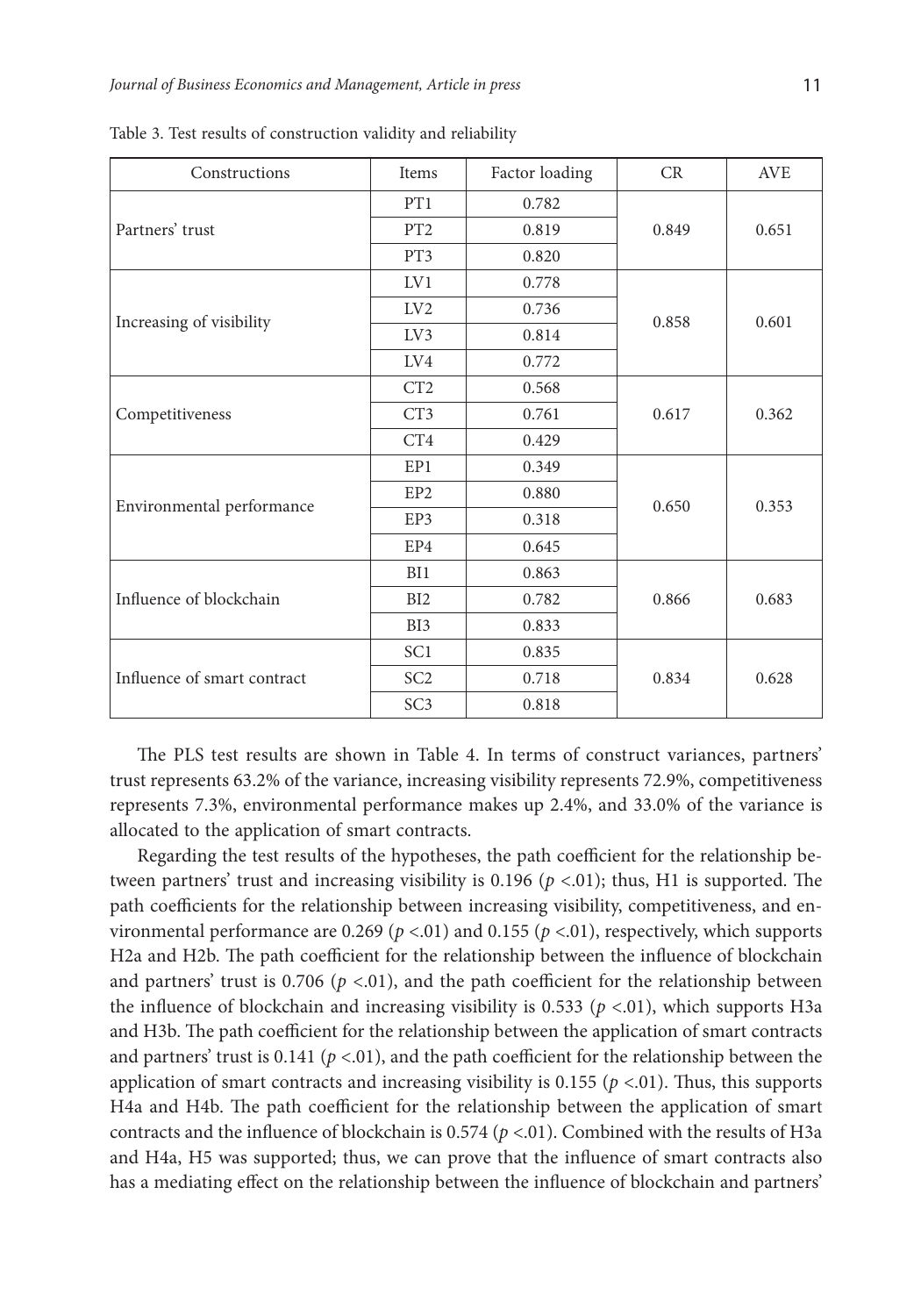trust. Finally, the path coefficient of the moderating impact on smart contracts is −0.062  $(p < .05)$ ; therefore, its moderating effect exists. In addition, this path coefficient is negative, which means that if a smart contract exists, it is possible to weaken the relationship between partners' trust and increasing visibility.

| Hypotheses                                                 | Path coefficient | t-value      | Results      |
|------------------------------------------------------------|------------------|--------------|--------------|
| Partners' trust -> increasing of visibility                | .180             | $3.669**$    | Supported    |
| Increasing of visibility -> competitiveness                | .279             | $6.445**$    | Supported    |
| Increasing of visibility -> environmental<br>performance   | .163             | $3.599**$    | Supported    |
| Influence of blockchain -> partners' trust                 | .706             | 19.978**     | Supported    |
| Influence of blockchain -> increasing of visibility        | .533             | $9.858**$    | Supported    |
| Influence of blockchain -> influence of smart<br>contract  | .150             | $4.792**$    | Supported    |
| Influence of smart contract -> partners' trust             | .141             | $3.437**$    | Supported    |
| Influence of smart contract -> increasing of<br>visibility | .155             | $4.725**$    | Supported    |
| Moderation effect of smart contract                        | $-.062$          | $2.157*$     | Supported    |
| Variance explained in the endogenous variables             |                  |              |              |
| Partners' trust                                            |                  |              | $R^2 = .632$ |
| Increasing of visibility                                   |                  | $R^2 = .729$ |              |
| Competitiveness                                            |                  | $R^2 = .073$ |              |
| Environmental performance                                  |                  |              | $R^2 = .024$ |
| Influence of smart contract                                |                  |              | $R^2 = .330$ |
| Model fit<br>SRMR                                          | .072             |              |              |

Table 4. PLS structural model results

*Note*: \*\**p* < .01, \**p* < .05.

Based on the above, we can provide an answer for our research purpose. Blockchain and smart contracts have a significant positive influence on increasing partners' levels of trust, thereby increasing visibility and furthering the realization of competitiveness in environmental performance. In addition, smart contracts have a mediating effect on the relationship between blockchain and partners' trust. Its application can produce a greater stimulus to promote the influence of blockchain and further increase partners' trust, thereby promoting competitiveness and environmental performance. In addition, the influence of blockchain and the application of smart contracts have a positive effect on increasing visibility. In addition, Figure 2 presents proof of the moderating effect of smart contracts. Therefore, this proved that the vulnerability of smart contracts still has a negative impact; it will gradually weaken the relationship between partners' trust and increasing visibility. Therefore, while smart contracts have a positive effect, their application is still doubted and not highly trusted.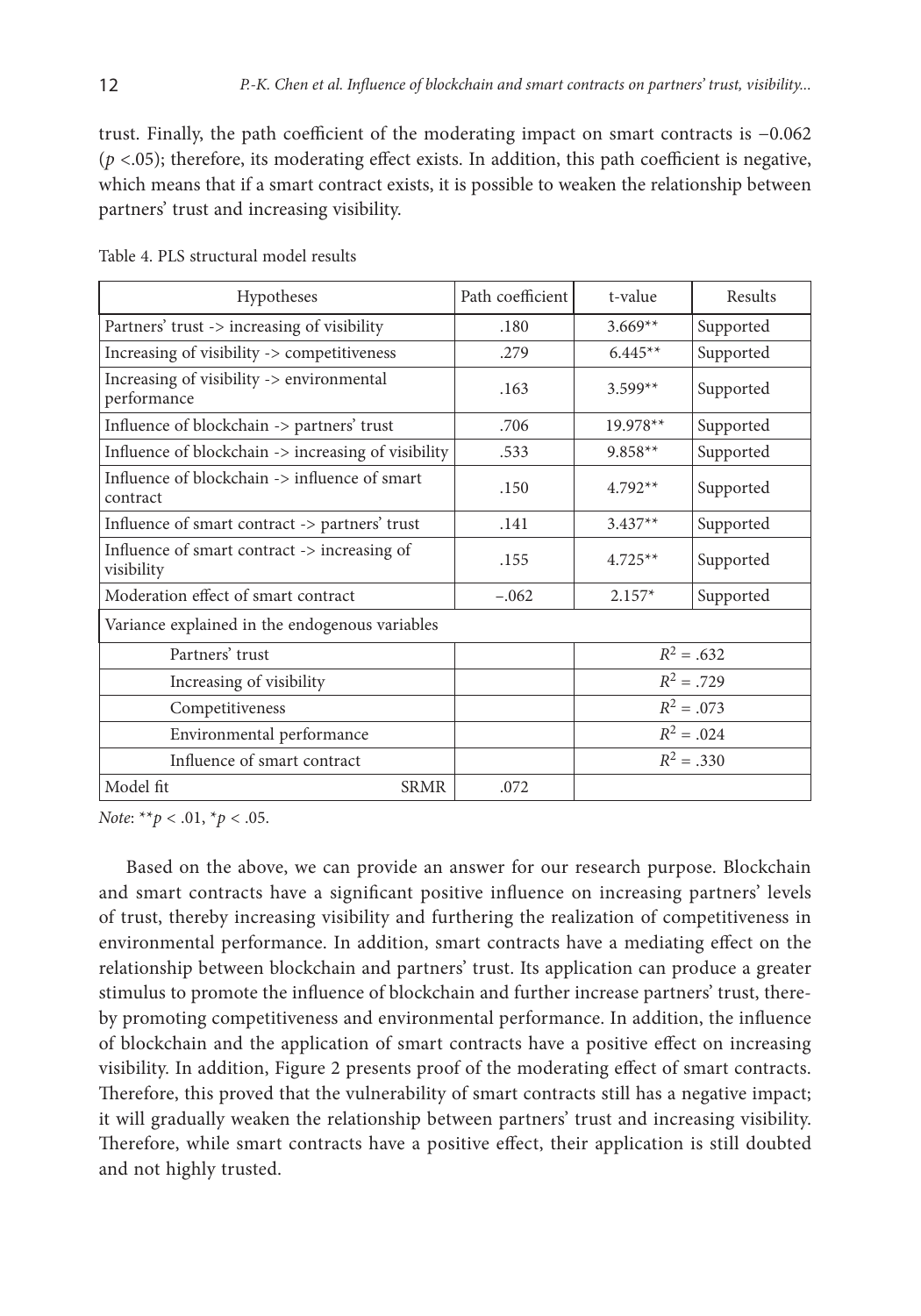

Figure 2. Test result for moderation effect

#### **3.2. Discussion**

This section further discusses the test results, according to which, implementing blockchain and smart contracts positively affects partners' trust. Partners' trust will rise because blockchain and smart contracts can improve information security. When information security is ensured, partners will raise their trust and information sharing intention, producing greater efficiency in increasing visibility. The influence of blockchain and smart contracts on information security drives the saving of related information, and processing becomes transparent without human interaction. Therefore, test results also found that blockchain and smart contracts directly promote increased visibility. The test results are the same as those of existing studies, such as Sunmola and Apeji (2020) and Hamledari and Fischer (2021). With the visibility increase, manufacturers and their partners will easily improve and control all production processes, promoting production priorities and controlling redundant production activities, further realizing and achieving high levels of competitiveness and environmental performance. These test results are also the same as those of existing studies, such as Brusset (2016), Prajogo et al. (2018), Klueber and O'Keefe (2013), and Saqib and Zhang (2021).

However, this does not mean that the influence of blockchain and smart contracts is always positive. According to the test results, smart contracts moderate the relationship between partners' trust and increasing visibility, meaning that smart contracts' vulnerabilities can cause partners to worry. Therefore, a long-existing smart contract will weaken the relationship between partners' trust and increasing visibility. Because a smart contract's code is open on blockchain platforms, many hacker attacks target the information vulnerability of smart contracts. Based on the above information and following our test results, we believe that smart contracts positively promote partners' trust; however, partners also doubt the effects of smart contracts regarding information security and worry that vulnerabilities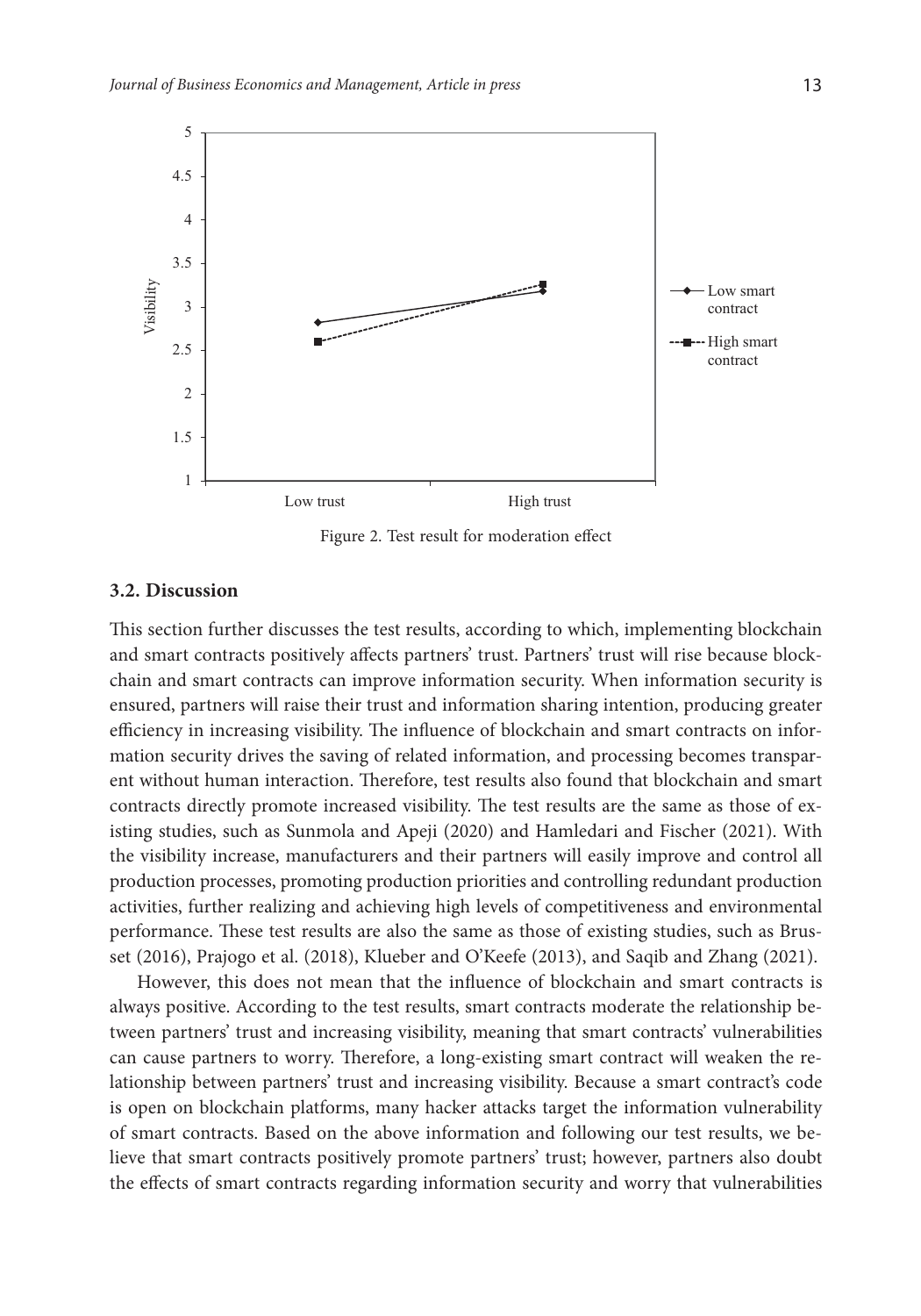may cause information leaks. Therefore, if the problem is difficult to solve, smart contracts' efficiency may gradually reduce and affect partners' trust. Additionally, the influence of blockchain can be expanded through smart contracts; therefore, when the effects of smart contracts are doubted, blockchain influence can potentially decrease partners' trust and visibility. An increasing number of practitioners indicate that smart contract vulnerability is hidden when blockchain and smart contracts are implemented in the manufacturing supply chain operational environment. Therefore, more researchers, such as He et al. (2020) and Xing et al. (2020), provide practical approaches to detecting and protecting smart contract vulnerability. However, according to our test results, if the vulnerability of smart contracts persists, its negative influence will expand gradually and further weaken the relationship between partners' trust and increasing visibility. Therefore, addressing vulnerability concerns regarding smart contracts is challenging if manufacturers hope to improve partners' trust and further increase visibility through block chains and smart contracts.

### **Conclusions**

Based on our test results, this study provides valuable implications. Regarding academic implications, although the existing studies suggest that the implementation of blockchain and smart contracts positively affects and influences the relationship between partners' trust, increasing visibility, competitiveness, and environmental performance, the evidence necessary to prove this relationship and explain it in detail is still lacking. A few studies have considered the controversy associated with smart contracts, but they lack exploration and explanation. The current study provides empirical test results and fills the gaps in the existing studies, and the results extend to related research issues. For practical implications, our test results demonstrate the problems related to smart contracts; these results point out phenomena present in the real world and prove their existence through empirical testing. Therefore, when manufacturers and partners implement blockchain and smart contracts, our test results remind them to be attentive concerning the hidden trouble of smart contract vulnerability. With such hidden trouble existing for an extended period, it will gradually weaken the relationship between partners' trust and visibility. Therefore, manufacturers should reduce negative influence when implementing blockchain and smart contracts in the manufacturing supply chain.

Although our research questions and test results provide valuable suggestions and contributions, a few problems remain for future studies to explore. First, although we demonstrated the controversy regarding smart contracts, we did not explore how to improve smart contracts. Second, although implementing block chains and smart contracts positively affects partners' trust and increasing visibility, we further suggest that competitiveness and environmental performance can also be promoted; however, this study did not examine a more detailed process between blockchain, smart contracts, partners' trust, visibility, competitiveness, and environmental performance. Based on the stated limitations, future research may explore these problems and provide further information.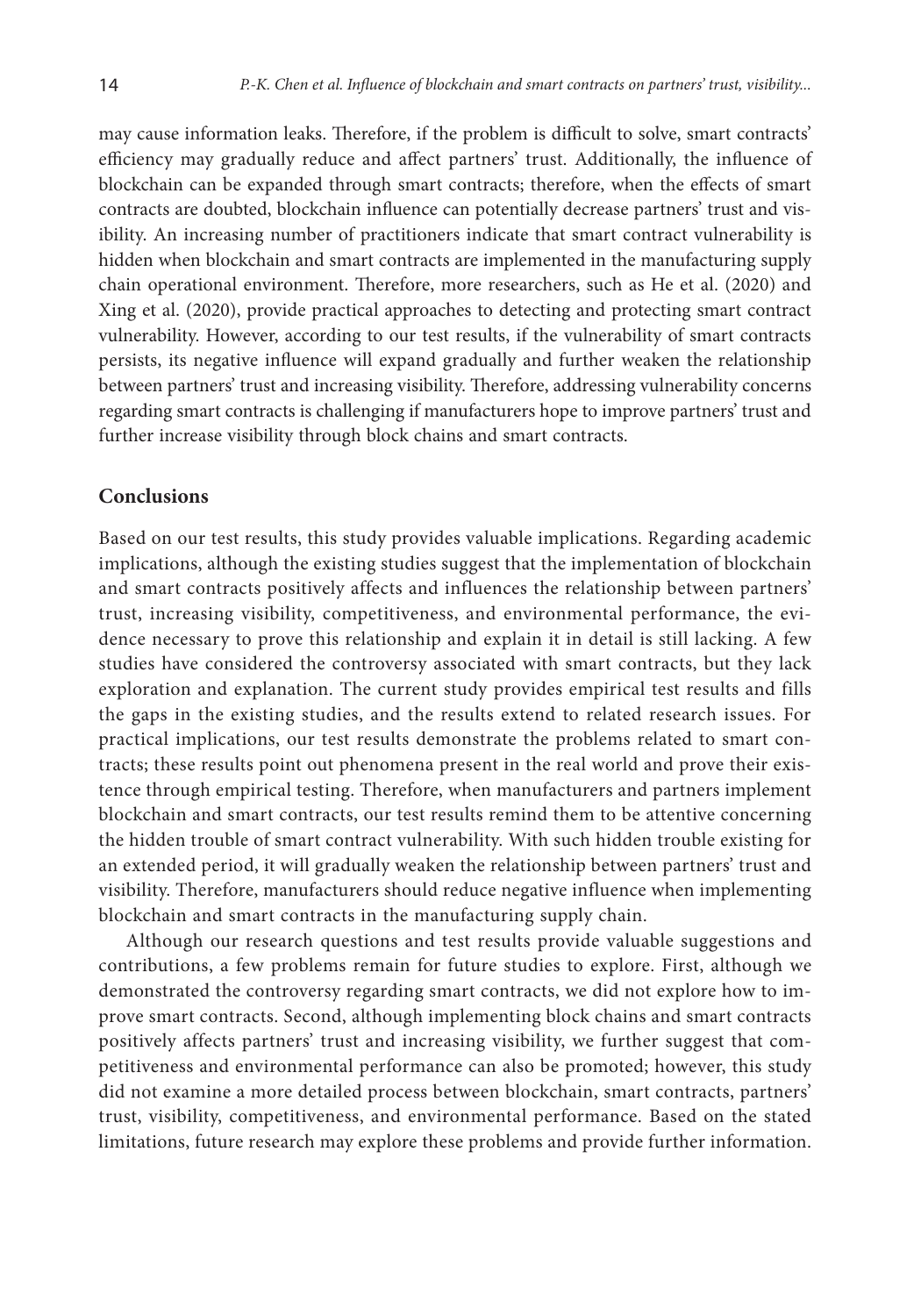## **Funding**

This study was supported by National Natural Science Foundation of China (NSFC, Grant No. 71872131) and STU Scientific Research Initiation Grant (SRIG, Grant No. 20007). Fundings provide related research cost supporting.

## **Author contributions**

Ping-Kuo Chen conceived the study and were responsible for the design and development of the data analysis. Qiu-Rui He and Shiping Chu was responsible for literature review, data collection and analysis. Ping-Kuo Chen, Qiu-Rui He, and Shiping Chu were responsible for data interpretation. Ping-Kuo Chen wrote the draft of the article.

### **Disclosure statement**

This paper has not any competing financial, professional, or personal interests from other parties.

### **References**

- Al Khalil, F., Butler, T., O'Brien, L., & Ceci, M. (2017). Trust in smart contracts is a process, as well. In M. Brenner et al. (Eds.), *Lecture notes in computer science: Vol. 10323*. *International Conference on Financial Cryptography and Data Security* (pp. 510–519). Springer, Cham. [https://doi.org/10.1007/978-3-319-70278-0\\_32](https://doi.org/10.1007/978-3-319-70278-0_32)
- Al-Doori, J. A. (2019). The impact of supply chain collaboration on performance in automotive industry: Empirical evidence. *Journal of Industrial Engineering and Management*, *12*(2), 241–253. <https://doi.org/10.3926/jiem.2835>
- Alharby, M., & Van Moorsel, A. (2017). *Blockchain-based smart contracts: A systematic mapping study*. arXiv:1710.06372. <https://doi.org/10.5121/csit.2017.71011>
- Angelis, J., & da Silva, E. R. (2019). Blockchain adoption: A value driver perspective. *Business Horizons*, *62*(3), 307–314. <https://doi.org/10.1016/j.bushor.2018.12.001>
- Azzi, R., Chamoun, R. K., & Sokhn, M. (2019). The power of a blockchain-based supply chain. *Computers* & *Industrial Engineering*, *135*, 582–592. <https://doi.org/10.1016/j.cie.2019.06.042>
- Badi, S., Ochieng, E., Nasaj, M., & Papadaki, M. (2021). Technological, organisational and environmental determinants of smart contracts adoption: UK construction sector viewpoint. *Construction Management and Economics*, *39*(1), 36–54.<https://doi.org/10.1080/01446193.2020.1819549>
- Barratt, M., & Oke, A. (2007). Antecedents of supply chain visibility in retail supply chains: A resourcebased theory perspective. *Journal of Operations Management*, *25*(6), 1217–1233. <https://doi.org/10.1016/j.jom.2007.01.003>
- Benitez, G. B., Ayala, N. F., & Frank, A. G. (2020). Industry 4.0 innovation ecosystems: An evolutionary perspective on value cocreation. *International Journal of Production Economics*, *228*, 107735. <https://doi.org/10.1016/j.ijpe.2020.107735>
- Brandon‐Jones, E., Squire, B., Autry, C. W., & Petersen, K. J. (2014). A contingent resource‐based perspective of supply chain resilience and robustness. *Journal of Supply Chain Management*, *50*(3), 55–73. <https://doi.org/10.1111/jscm.12050>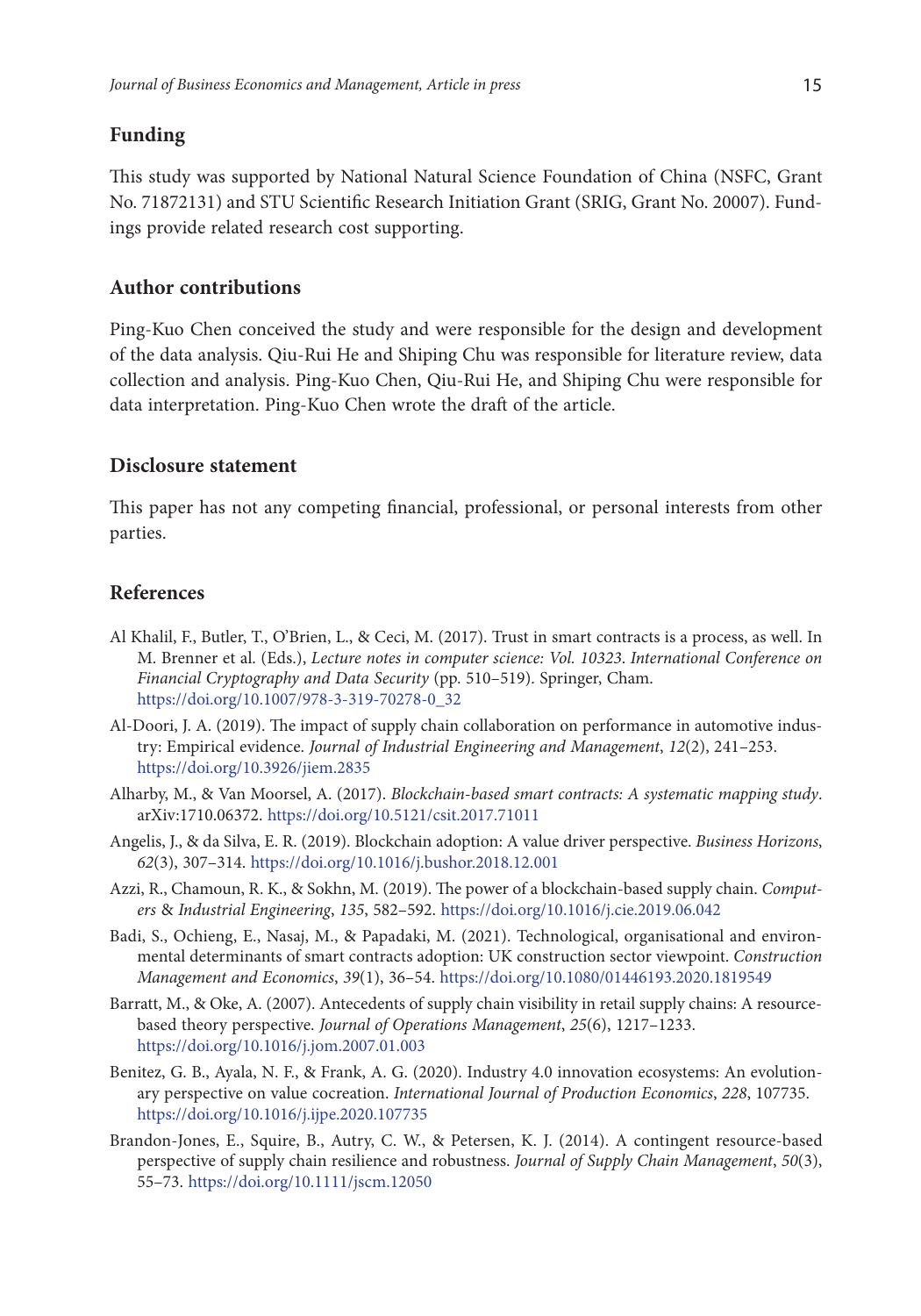- Brusset, X. (2016). Does supply chain visibility enhance agility? *International Journal of Production Economics*, *171*, 46–59. <https://doi.org/10.1016/j.ijpe.2015.10.005>
- Chang, S. E., Chen, Y. C., & Lu, M. F. (2019). Supply chain re-engineering using blockchain technology: A case of smart contract based tracking process. *Technological Forecasting and Social Change*, *144*, 1–11. <https://doi.org/10.1016/j.techfore.2019.03.015>
- Chen, J., Xia, X., Lo, D., Grundy, J., & Yang, X. (2020). *Maintaining smart contracts on Ethereum: Issues, techniques, and future challenges.* arXiv:2007.00286.
- Chia, V., Hartel, P., Hum, Q., Ma, S., Piliouras, G., Reijsbergen, D., Staalduinen, M. Van, & Szalachowski, P. (2018). Rethinking blockchain security: Position paper. In *2018 IEEE International Conference on Internet of Things (iThings) and IEEE Green Computing and Communications (GreenCom) and IEEE Cyber, Physical and Social Computing (CPSCom) and IEEE Smart Data (SmartData)*  (pp. 1273–1280). IEEE. [https://doi.org/10.1109/Cybermatics\\_2018.2018.00222](https://doi.org/10.1109/Cybermatics_2018.2018.00222)
- Choo, K. K. R., Dehghantanha, A., & Parizi, R. M. (Eds.). (2020). *Advances in information security: Vol. 79. Blockchain cybersecurity, trust and privacy*. Springer Nature. <https://doi.org/10.1007/978-3-030-38181-3>
- Christopher, M., & Lee, H. (2004). Mitigating supply chain risk through improved confidence. *International Journal of Physical Distribution* & *Logistics Management*, *34*(5), 388–396. <https://doi.org/10.1108/09600030410545436>
- Çolak, M., Kaya, I., Özkan, B., Budak, A., & Karaşan, A. (2020). A multi-criteria evaluation model based on hesitant fuzzy sets for blockchain technology in supply chain management. *Journal of Intelligent*  & *Fuzzy Systems*, *38*(1), 935–946. <https://doi.org/10.3233/JIFS-179460>
- De Giovanni, P. (2020). Blockchain and smart contracts in supply chain management: A game theoretic model. *International Journal of Production Economics*, *228*, 107855. <https://doi.org/10.1016/j.ijpe.2020.107855>
- Demir, M., Alalfi, M., Turetken, O., & Ferworn, A. (2019). Security smells in smart contracts. In *2019 IEEE 19th International Conference on Software Quality, Reliability and Security Companion (QRS-C)* (pp. 442–449). IEEE. <https://doi.org/10.1109/QRS-C.2019.00086>
- Domingo, R. S., Piñeiro-Chousa, J., & López-Cabarcos, M. Á. (2020). What factors drive returns on initial coin offerings? *Technological Forecasting and Social Change*, *153*, 119915. <https://doi.org/10.1016/j.ijpe.2020.107855>
- Dubey, R., & Altay, N. (2018). Drivers of coordination in humanitarian relief supply chains. In *The Palgrave handbook of humanitarian logistics and supply chain management* (pp. 297–325). Palgrave Macmillan. [https://doi.org/10.1057/978-1-137-59099-2\\_10](https://doi.org/10.1057/978-1-137-59099-2_10)
- Dubey, R., Gunasekaran, A., Childe, S. J., Papadopoulos, T., Blome, C., & Luo, Z. (2017). Antecedents of resilient supply chains: An empirical study. *IEEE Transactions on Engineering Management*, *66*(1), 8–19. <https://doi.org/10.1109/TEM.2017.2723042>
- Dubey, R., Gunasekaran, A., Childe, S. J., Papadopoulos, T., Luo, Z., & Roubaud, D. (2020). Upstream supply chain visibility and complexity effect on focal company's sustainable performance: Indian manufacturers' perspective. *Annals of Operations Research*, *290*(1), 343–367. <https://doi.org/10.1007/s10479-017-2544-x>
- Dujak, D., & Sajter, D. (2019). Blockchain applications in supply chain. In A. Kawa & A. Maryniak (Eds.), *SMART supply network* (pp. 21–46). Springer, Cham. [https://doi.org/10.1007/978-3-319-91668-2\\_2](https://doi.org/10.1007/978-3-319-91668-2_2)
- Falcone, E. C., Steelman, Z. R., & Aloysius, J. A. (2021). Understanding managers' reactions to blockchain technologies in the supply chain: The reliable and unbiased software agent. *Journal of Business Logistics*, *42*(1), 25–45. <https://doi.org/10.1111/jbl.12263>
- Fawcett, S. E., Osterhaus, P., Magnan, G. M., Brau, J. C., & McCarter, M. W. (2007). Information sharing and supply chain performance: The role of connectivity and willingness. *Supply Chain Management: An International Journal*, *12*(5), 358–368. <https://doi.org/10.1108/13598540710776935>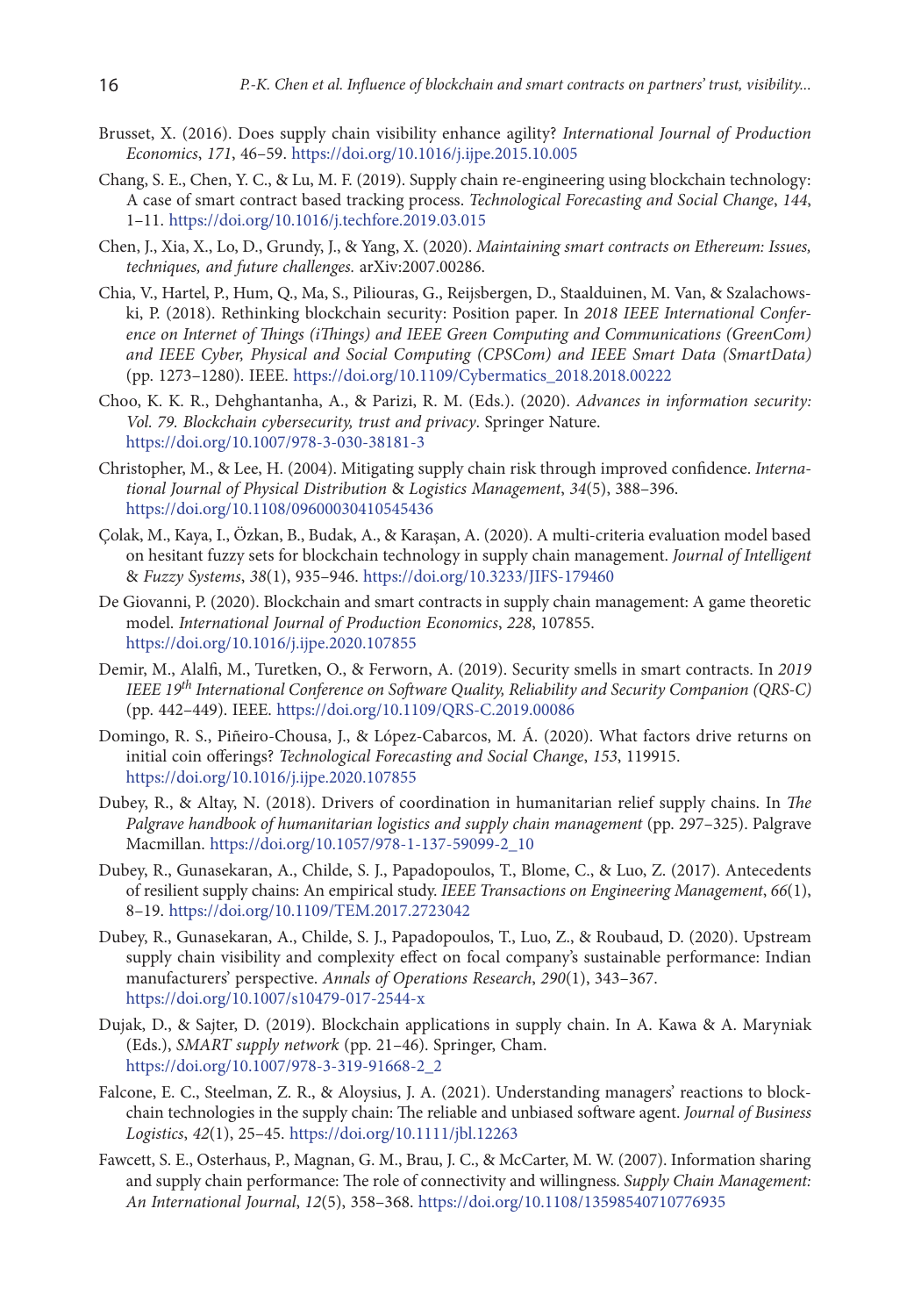- Fornell, C., & Larcker, D. F. (1981). Evaluating structural equation models with unobservable variables and measurement error. *Journal of Marketing Research*, *18*(1), 39–50. <https://doi.org/10.1177/002224378101800104>
- Francisco, K., & Swanson, D. (2018). The supply chain has no clothes: Technology adoption of blockchain for supply chain transparency. *Logistics*, *2*(1), 2. <https://doi.org/10.3390/logistics2010002>
- Frazier, G. L., Maltz, E., Antia, K. D., & Rindfleisch, A. (2009). Distributor sharing of strategic information with suppliers. *Journal of Marketing*, *73*(4), 31–43. <https://doi.org/10.1509/jmkg.73.4.031>
- Ghorbani, A., Danaei, A., Zargar, S. M., & Hematian, H. (2019). Designing of smart tourism organization (STO) for tourism management: A case study of tourism organizations of South Khorasan province, Iran. *Heliyon*, *5*(6), e01850. <https://doi.org/10.1016/j.heliyon.2019.e01850>
- Ha, B. C., Park, Y. K., & Cho, S. (2011). Suppliers' affective trust and trust in competency in buyers: Its effect on collaboration and logistics efficiency. *International Journal of Operations* & *Production Management*, *31*(1), 56–77. <https://doi.org/10.1108/01443571111098744>
- Habib, M. A., Sardar, M. B., Jabbar, S., Faisal, C. N., Mahmood, N., & Ahmad, M. (2020). Blockchainbased supply chain for the automation of transaction process: Case study based validation. In *2020 International Conference on Engineering and Emerging Technologies (ICEET)* (pp. 1–7). IEEE. <https://doi.org/10.1109/ICEET48479.2020.9048213>
- Hair Jr, J. F., Hult, G. T. M., Ringle, C., & Sarstedt, M. (2016). *A primer on partial least squares structural equation modeling (PLS-SEM)* (2<sup>nd</sup> ed.). Sage publications.
- Hair, J. F., Ringle, C. M., & Sarstedt, M. (2011). PLS-SEM: Indeed a silver bullet. *Journal of Marketing Theory and Practice*, *19*(2), 139–152. <https://doi.org/10.2753/MTP1069-6679190202>
- Hamledari, H., & Fischer, M. (2021). *Measuring the impact of blockchain and smart contract on construction supply chain visibility.* arXiv:2104.07532.
- He, D., Deng, Z., Zhang, Y., Chan, S., Cheng, Y., & Guizani, N. (2020). Smart contract vulnerability analysis and security audit. *IEEE Network*, *34*(5), 276–282. <https://doi.org/10.1109/MNET.001.1900656>
- Hechler, E., Oberhofer, M., & Schaeck, T. (2020). AI and Blockchain. In *Deploying AI in the enterprise* (pp. 253–271). Apress, Berkeley, CA. [https://doi.org/10.1007/978-1-4842-6206-1\\_11](https://doi.org/10.1007/978-1-4842-6206-1_11)
- Javaid, U., Aman, M. N., & Sikdar, B. (2019). DrivMan: Driving trust management and data sharing in VANETS with blockchain and smart contracts. In *2019 IEEE 89th Vehicular Technology Conference (VTC2019-Spring)* (pp. 1–5). IEEE. <https://doi.org/10.1109/VTCSpring.2019.8746499>
- Kim, J. S., & Shin, N. (2019). The impact of blockchain technology application on supply chain partnership and performance. *Sustainability*, *11*(21), 6181. <https://doi.org/10.3390/su11216181>
- Kirkman, S. (2018). A data movement policy framework for improving trust in the cloud using smart contracts and blockchains. In *2018 IEEE International Conference on Cloud Engineering (IC2E)* (pp. 270–273). IEEE. <https://doi.org/10.1109/IC2E.2018.00054>
- Klueber, R., & O'Keefe, R. M. (2013). Defining and assessing requisite supply chain visibility in regulated industries. *Journal of Enterprise Information Management*, *26*(3), 295–315. <https://doi.org/10.1108/17410391311325243>
- Kshetri, N. (2018). 1 Blockchain's roles in meeting key supply chain management objectives. *International Journal of Information Management*, *39*, 80–89. <https://doi.org/10.1016/j.ijinfomgt.2017.12.005>
- Kumar, R. S., Pugazhendhi, S., Muralidharan, C., & Murali, S. (2018). An empirical study on effect of information sharing on supply chain performance – the case of Indian automotive industry. *International Journal of Logistics Systems and Management*, *31*(3), 299–319. <https://doi.org/10.1504/IJLSM.2018.095821>
- Kurniawan, R., Zailani, S. H., Iranmanesh, M., & Rajagopal, P. (2017). The effects of vulnerability mitigation strategies on supply chain effectiveness: Risk culture as moderator. *Supply Chain Management: An International Journal*, *22*(1), 1–15. <https://doi.org/10.1108/SCM-12-2015-0482>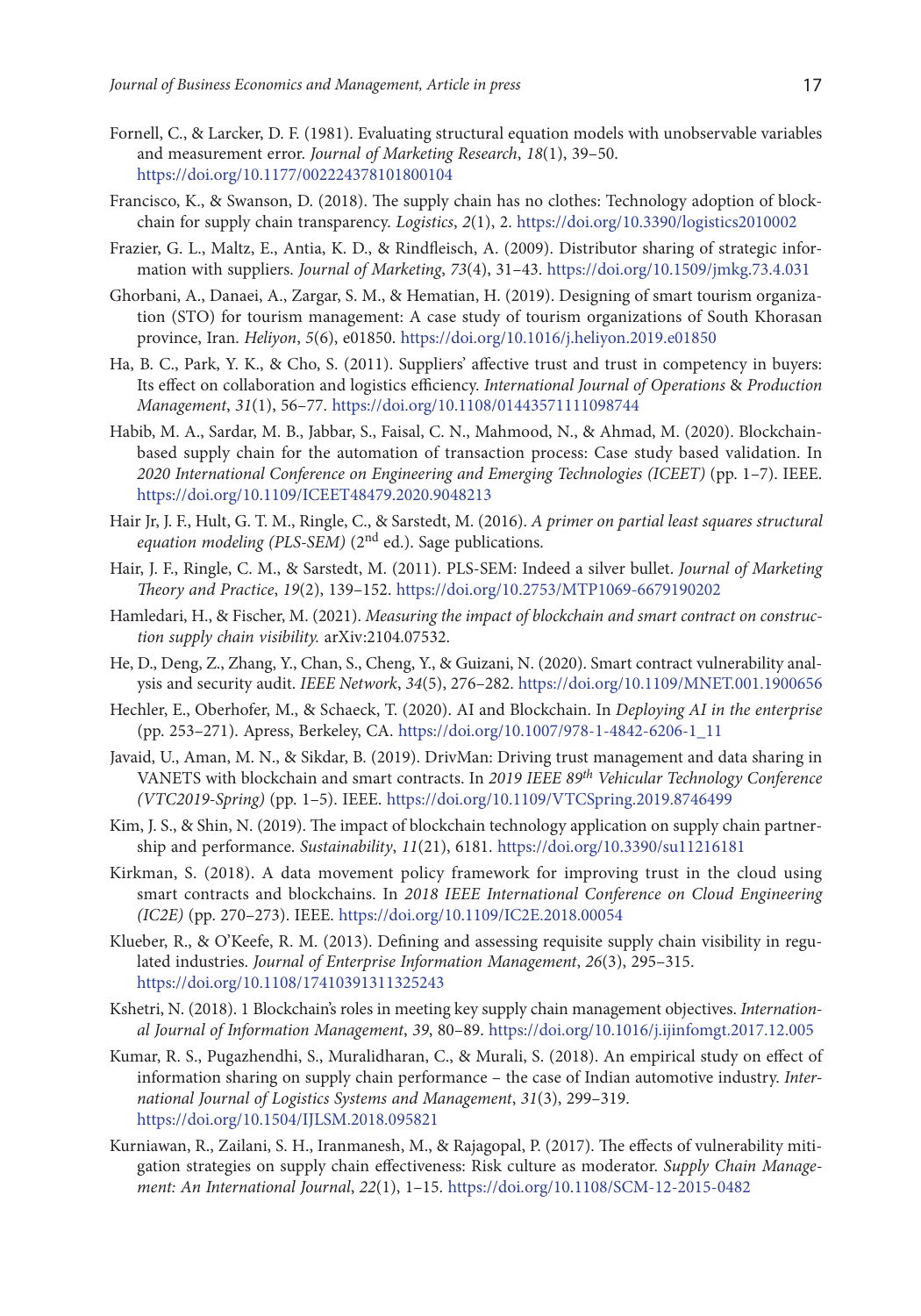- Li, Q., & Wang, L. (2021). Research on the information sharing in the linkage between manufacturing and logistics industry based on blockchain. *Journal of Physics: Conference Series*, *1774*(1), 012055. <https://doi.org/10.1088/1742-6596/1774/1/012055>
- Li, S., Cui, X., Huo, B., & Zhao, X. (2019). Information sharing, coordination and supply chain performance: The moderating effect of demand uncertainty. *Industrial Management* & *Data Systems*, *119*(5), 1046–1071. <https://doi.org/10.1108/IMDS-10-2018-0453>
- Lotfi, Z., Mukhtar, M., Sahran, S., & Zadeh, A. T. (2013). Information sharing in supply chain management. *Procedia Technology*, *11*, 298–304. <https://doi.org/10.1016/j.protcy.2013.12.194>
- Moberg, C. R., Cutler, B. D., Gross, A., & Speh, T. W. (2002). Identifying antecedents of information exchange within supply chains. *International Journal of Physical Distribution* & *Logistics Management*, *32*(9), 755–770.<https://doi.org/10.1108/09600030210452431>
- Montes, J. M., Ramirez, C. E., Gutierrez, M. C., & Larios, V. M. (2019, October). Smart Contracts for supply chain applicable to Smart Cities daily operations. In *2019 IEEE International Smart Cities Conference (ISC2*) (pp. 565–570). IEEE. <https://doi.org/10.1109/ISC246665.2019.9071650>
- Moosavi, J., Naeni, L. M., Fathollahi-Fard, A. M., & Fiore, U. (2021). Blockchain in supply chain management: A review, bibliometric, and network analysis. *Environmental Science and Pollution Research*, 1–15. <https://doi.org/10.1007/s11356-021-13094-3>
- Nakamoto, S. (2008). *Bitcoin: A peer-to-peer electronic cash system*. Manubot.
- Namasudra, S., Deka, G. C., Johri, P., Hosseinpour, M., & Gandomi, A. H. (2021). The revolution of blockchain: State-of-the-art and research challenges. *Archives of Computational Methods in Engineering*, *28*(3), 1497–1515. <https://doi.org/10.1007/s11831-020-09426-0>
- Panahifar, F., Byrne, P. J., Salam, M. A., & Heavey, C. (2018). Supply chain collaboration and firm's performance: The critical role of information sharing and trust. *Journal of Enterprise Information Management*, *31*(3), 358–379. <https://doi.org/10.1108/JEIM-08-2017-0114>
- Park, S., Yu, H., & Chang, H. (2021). Design of the required tasks of industrial security experts based on job openings. *Security Journal*. <https://doi.org/10.1057/s41284-020-00279-7>
- Piñeiro-Chousa, J., López-Cabarcos, M. Á., & Ribeiro-Soriano, D. (2021). The influence of financial features and country characteristics on B2B ICOs' website traffic. *International Journal of Information Management*, *59*, 102332. <https://doi.org/10.1016/j.ijinfomgt.2021.102332>
- Prajogo, D., Toy, J., Bhattacharya, A., Oke, A., & Cheng, T. C. E. (2018). The relationships between information management, process management and operational performance: Internal and external contexts. *International Journal of Production Economics*, *199*, 95–103. <https://doi.org/10.1016/j.ijpe.2018.02.019>
- Queiroz, M. M., Fosso Wamba, S., De Bourmont, M., & Telles, R. (2020). Blockchain adoption in operations and supply chain management: Empirical evidence from an emerging economy. *International Journal of Production Research*, 1–17. <https://doi.org/10.1080/00207543.2020.1803511>
- Rogerson, M., & Parry, G. C. (2020). Blockchain: case studies in food supply chain visibility. *Supply Chain Management: An International Journal*, *25*(5), 601–614. <https://doi.org/10.1108/SCM-08-2019-0300>
- Saqib, Z. A., & Zhang, Q. (2021). Impact of sustainable practices on sustainable performance: The moderating role of supply chain visibility. *Journal of Manufacturing Technology Management*, *32*(7), 1421–1443. <https://doi.org/10.1108/JMTM-10-2020-0403>
- Shin, D. D. (2019). Blockchain: The emerging technology of digital trust. *Telematics and Informatics*, *45*, 101278. <https://doi.org/10.1016/j.tele.2019.101278>
- Singh, C. S., Soni, G., & Badhotiya, G. K. (2019). Performance indicators for supply chain resilience: Review and conceptual framework. *Journal of Industrial Engineering International*, *15*(1), 105–117. <https://doi.org/10.1007/s40092-019-00322-2>